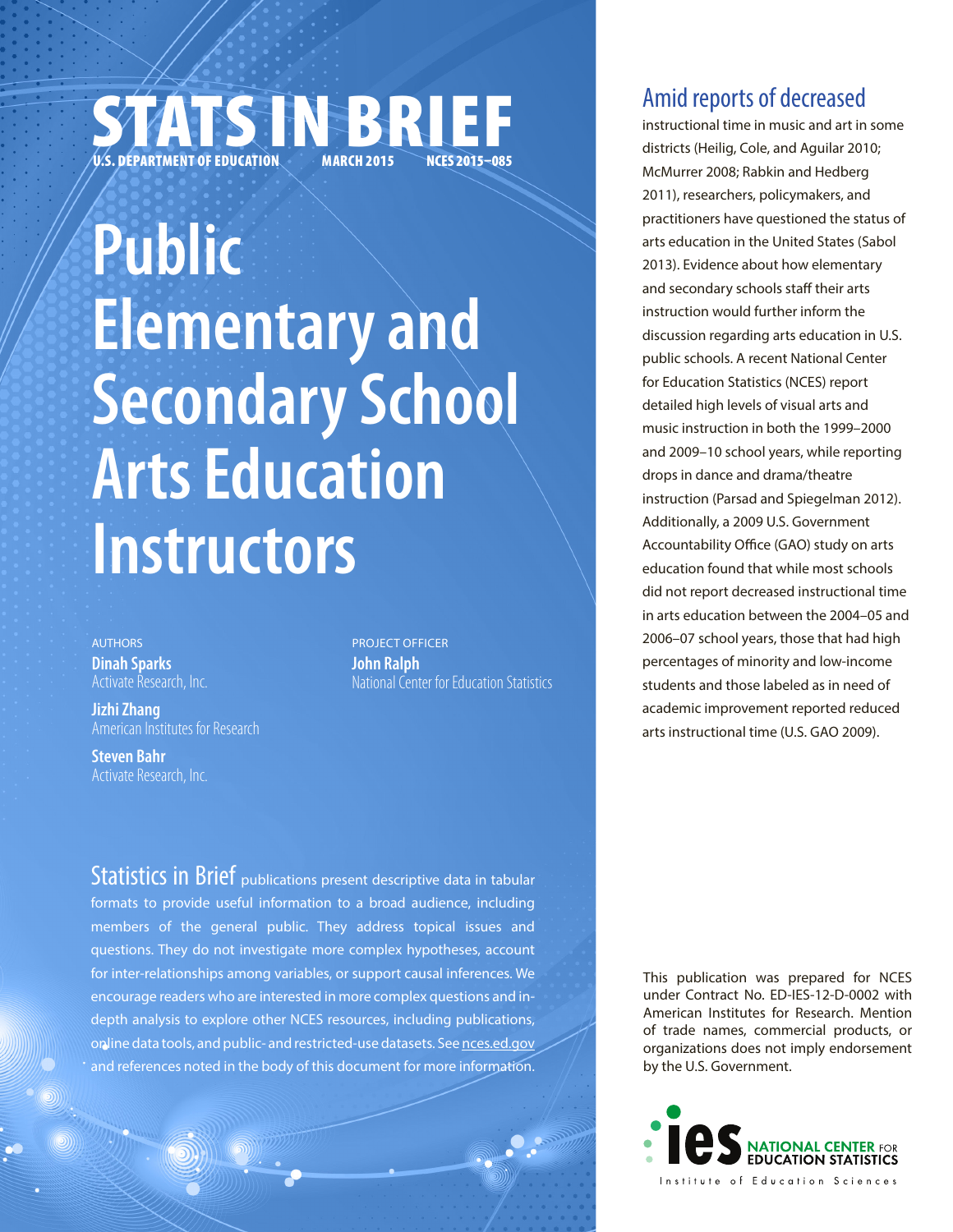While previous NCES reports have examined the availability of arts education to students and the incorporation of arts education into the school day, both during a single school year and across school years,<sup>1</sup> this Statistics in Brief focuses on who teaches arts education in schools and how instructional staff varies by school characteristics and across school years in elementary and secondary school settings. Specifically, this report builds on the prior studies to explore the different types of school staff (i.e., full-time arts specialists, part-time arts specialists, and classroom teachers) used to provide arts instruction.<sup>2</sup> "Arts specialists" refer to education professionals with a teaching certificate in an arts discipline—such as visual arts or music—who provide separate instruction in that discipline. "Classroom teachers" refer to teachers of self-contained classrooms; these teachers could teach arts areas as separate subjects or incorporate arts areas into other subjects.

The analyses in this brief rely on data from surveys of school principals conducted through the NCES Fast Response Survey System (FRSS): the "Elementary School Arts Education Survey" and the "Secondary School Arts Education Survey," conducted in the 1999–2000 and 2009–10 school years.3 The elementary school survey asked principals whether various types of instructors—including arts specialists, classroom teachers, and other instructors—were available to teach arts subjects.4 The secondary school survey asked principals how many full-time and part-time teachers taught courses in various arts subjects.

This Statistics in Brief reports data only for schools that offered instruction in visual arts or music. Schools that did not provide instruction specifically in the visual arts were excluded from the analyses of visual arts instructors, and those that did not provide instruction specifically in music were excluded from the analyses of music instructors.

Both music and visual arts instruction were widely available in the school years examined in this analysis. In both 1999–2000 and 2009–10, approximately 94 percent of public elementary schools offered instruction specifically in music. Meanwhile, visual arts instruction was offered by 87 percent of public elementary schools in 1999–2000 and by 83 percent in 2009–10. At the secondary level, 90 percent of schools offered music instruction in 1998–99, as did 91 percent in 2008–09. Specific to visual arts, 93 percent of public secondary schools offered instruction in 1998–99 and 89 percent offered instruction in 2008–09 (Parsad and Spiegelman 2012).

The findings reported in this brief are statistically significant at the *p* < .05 level. No adjustments were made for multiple comparisons. For additional information about the data or methods used in this study, see the **Technical Notes** at the end of the brief.

<sup>1</sup> See NCES 2011-078 and NCES 2012-014.

<sup>&</sup>lt;sup>2</sup> Arts instruction refers to the study of creative works in music, visual arts, dance, or drama/theatre, and the process of producing such creative works. The percentage of schools offering instruction in dance and drama/theatre during the survey years was too small to permit statistical comparisons; thus analyses regarding dance and drama/theatre are not included in this brief.

<sup>3</sup> The 1999–2000 and 2009–10 secondary school surveys asked whether various arts subjects were taught in the previous school year.

<sup>4</sup> In some elementary schools, it is possible that more than one educator provided arts instruction to students. Schools could report more than one type of instructor for a subject.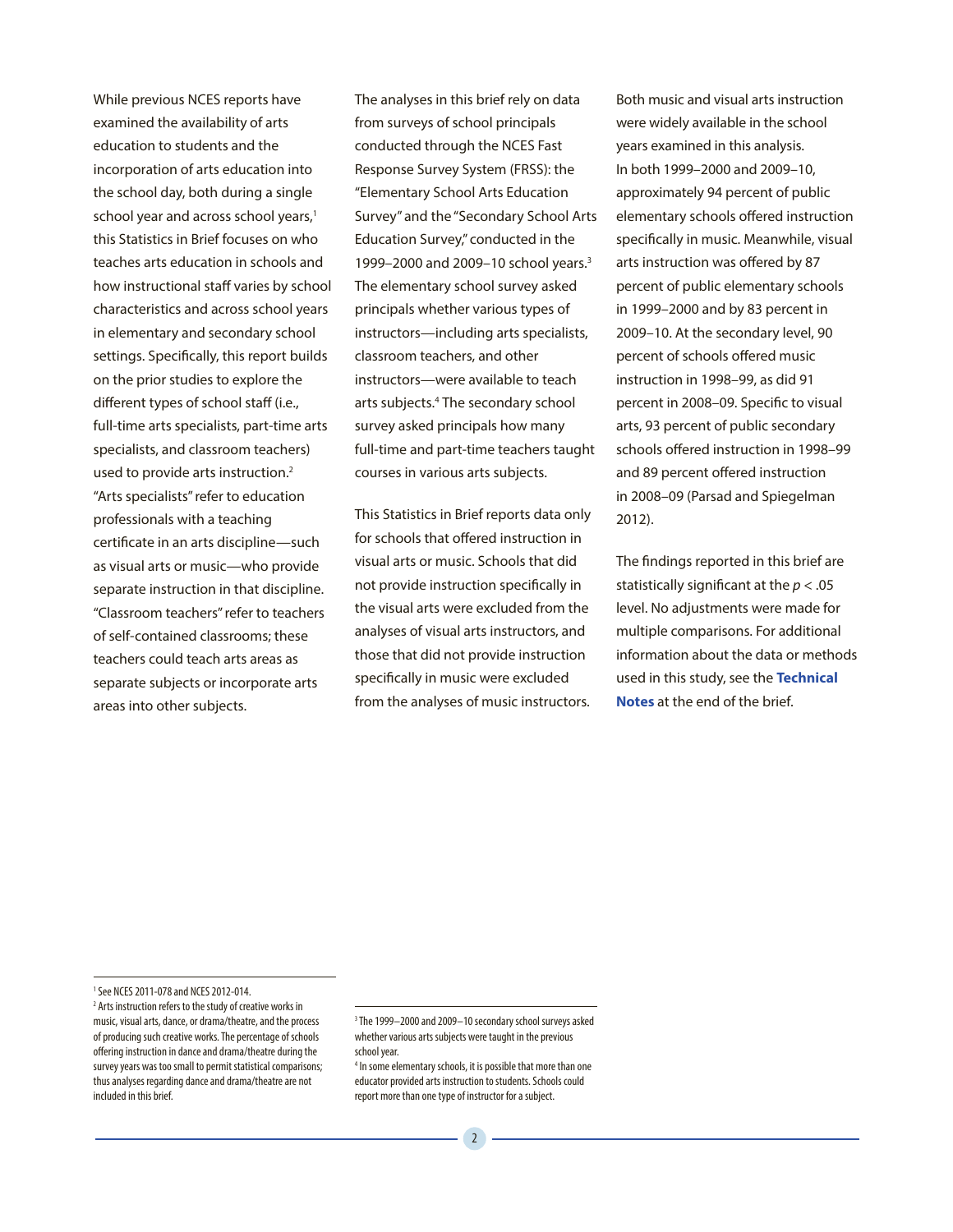# STUDY QUESTIONS



**1** Among public schools that offered instruction in visual arts and/or music, what percentage of elementary schools employed full-time arts specialists, part-time arts specialists, and classroom teachers in the 2009–10 school year; and what percentage of secondary school teachers were full-time or part-time arts instructors in the 2008–09 school year?

#### **Key Findings**

- In the 2009–10 school year, higher percentages of elementary schools employed full-time arts specialists than part-time arts specialists or classroom teachers to teach both visual arts and music (figure 1).
- In the 2008–09 school year, public secondary schools reported that higher percentages of full-time staff than part-time staff provided instruction in both visual arts and music (figure 2).



How do schools' use of full-time and part-time arts specialists, and classroom teachers vary by selected school characteristics for elementary schools (school year 2009–10) and for secondary schools (school year 2008–09)?

#### **Key Findings**

- In the 2009–10 school year, compared to the Northeast, Southeast, and Central regions, higher percentages of elementary schools in the West utilized classroom teachers to teach visual arts and to teach music (figure 4).
- In the 2008–09 school year, large public secondary schools reported higher percentages of full time staff who taught visual arts than did small and medium-sized public secondary schools (table A-4).



How has the use of full-time and part-time arts specialists and classroom teachers changed for<br>elementary schools (from the 1998–99 to the 2008–09 school year)?<br>Key Findings<br>Reg Findings elementary schools (from the 1999–2000 to the 2009–10 school year) and secondary schools (from the 1998–99 to the 2008–09 school year)?

#### **Key Findings**

- Compared to 1999–2000, a higher percentage of public elementary schools reported the use of full-time specialists to teach visual arts in 2009–10 (figure 7).
- Compared to 1998–99, public secondary schools reported higher percentages of full-time staff who taught both visual arts and music in 2008–09 (figure 8).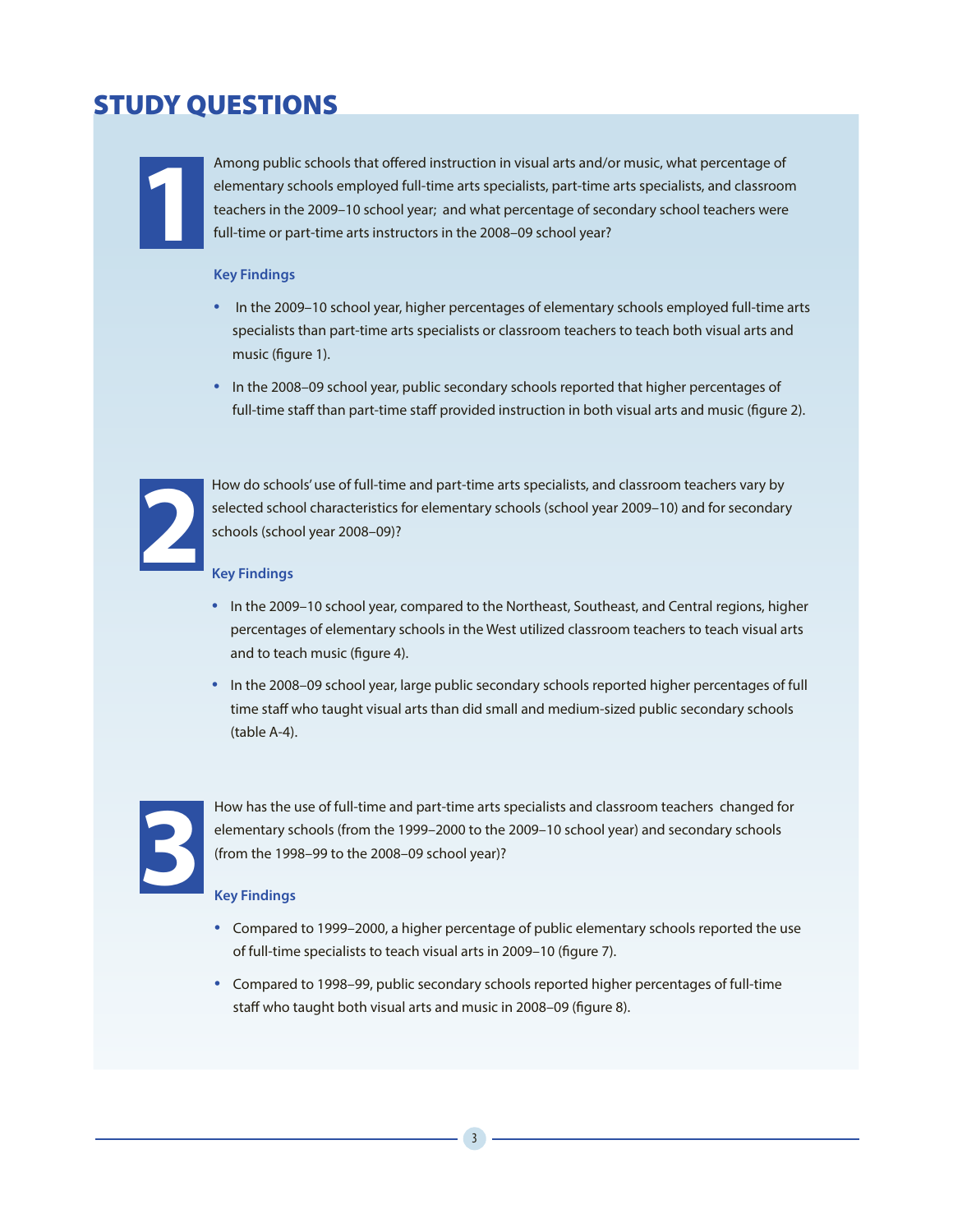# STUDY QUESTIONS—CONT'D



**4** How has the use of full-time and part-time arts specialists and classroom teachers changed for elementary schools (from the 1999–2000 to the 2009–10 school years) and secondary schools (from the 1998–99 to the 2008–09 school years) by selected school characteristics?

#### **Key Findings**

- The percentages of both low-minority and high-minority public elementary schools that reported the use of part-time visual arts specialists were higher in 2009–10 than they were in 1999–2000 (tables A-1 and A-2).
- From the 1998–99 to the 2008–09 school years, low-poverty secondary schools reported an increase in the use of full-time staff to teach music (tables A-3 and A-4).



**5** What percentage of elementary schools report the use of facilities specifically dedicated to arts education and how, if at all, has this use changed from 1999–2000 to 2009–10?

#### **Key Finding**

• From the 1999–2000 to the 2009–10 school years, elementary schools increased their use of dedicated rooms with special equipment to teach visual arts and to teach music (figure 11).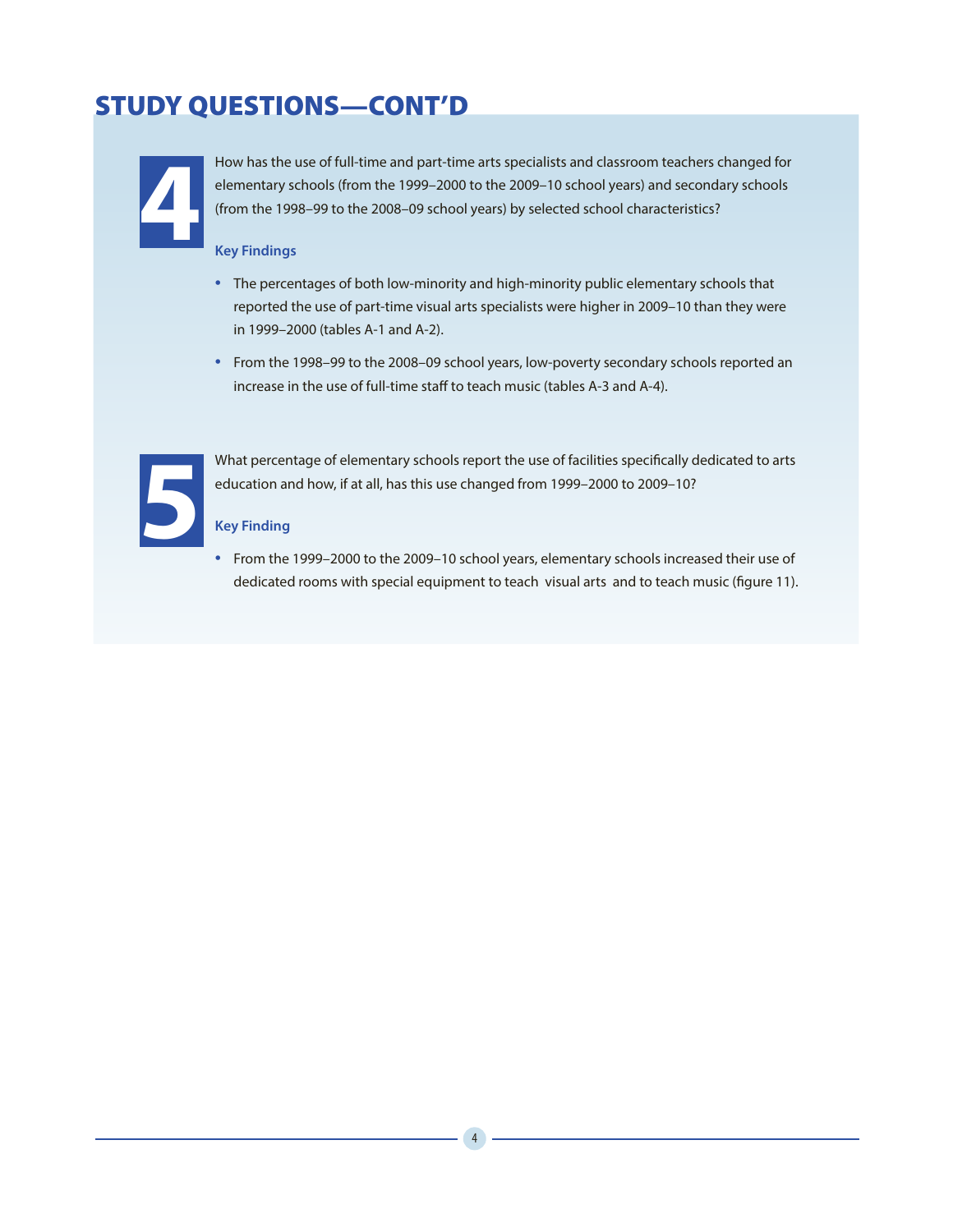Among public schools that offered instruction in visual arts and/or<br>music, what percentage of elementary schools employed full-time<br>arts specialists, part-time arts specialists, and classroom teachers in<br>the 2009–10 school music, what percentage of elementary schools employed full-time arts specialists, part-time arts specialists, and classroom teachers in teachers were full-time or part-time arts instructors in the 2008–09 school year?

In 2009–10, higher percentages of elementary schools employed full-time arts specialists (63 percent in visual arts and 71 percent in music) than part-time arts specialists (24 percent in visual arts and 26 percent in music) or classroom teachers (21 percent in visual arts and 12 percent in music) to provide instruction in the arts (figure 1).

### FIGURE 1.

**Among public elementary schools that offered instruction in visual arts and/or music, percent of schools reporting teachers on staff as arts instructors, by teaching status and subject: School year 2009–10**



1 Based on the 83 percent of public elementary schools offering instruction specifically designed for visual arts in 2009–10. 2 Based on the 94 percent of public elementary schools offering instruction specifically designed for music in 2009–10. NOTE: Percentages for the various types of instructors employed to teach an arts subject do not sum to 100 because schools could report more than one type of instructor for the subject. Arts specialists are education professionals with a teaching certificate in an arts discipline who provide separate instruction in that discipline.

SOURCE: U.S. Department of Education, National Center for Education Statistics, Fast Response Survey System (FRSS), "Elementary School Arts Education Survey: Fall 2009," FRSS 100, 2009–10.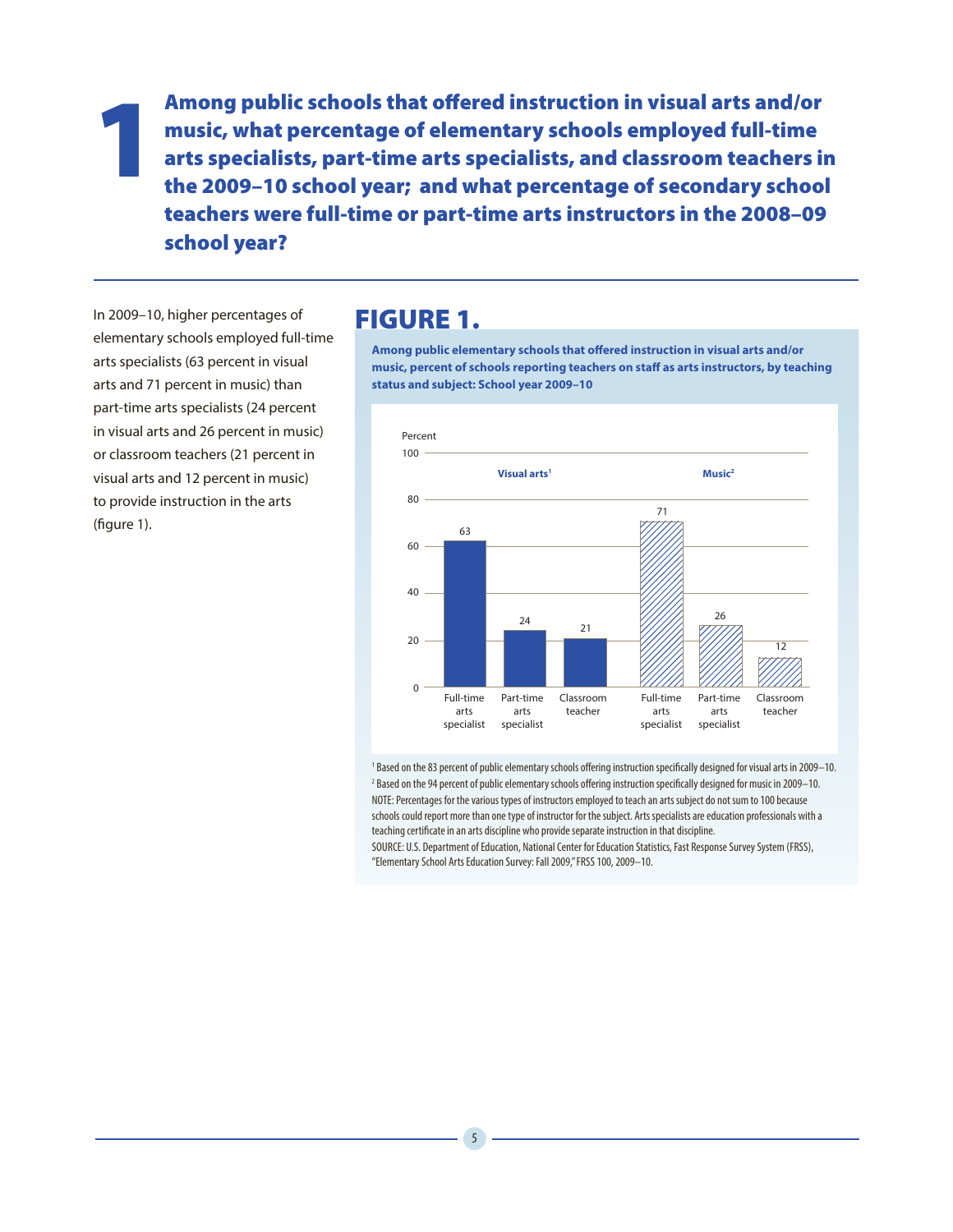In 2008–09, public secondary schools reported higher percentages of full-time staff (91 percent in visual arts and 84 percent in music) than part-time staff (9 percent in visual arts and 16 percent in music) to provide arts education (figure 2).

# FIGURE 2.

**Among public secondary schools that offered instruction in visual arts and/or music, percentage distribution of teachers on staff reported as arts instructors, by teaching status and subject: School year 2008–09**



1 Based on the 89 percent of public secondary schools offering instruction specifically designed for visual arts in 2008–09. 2 Based on the 91 percent of public secondary schools offering instruction specifically designed for music in 2008–09. SOURCE: U.S. Department of Education, National Center for Education Statistics, Fast Response Survey System (FRSS), "Secondary School Arts Education Survey: Fall 2009," FRSS 101, 2009–10.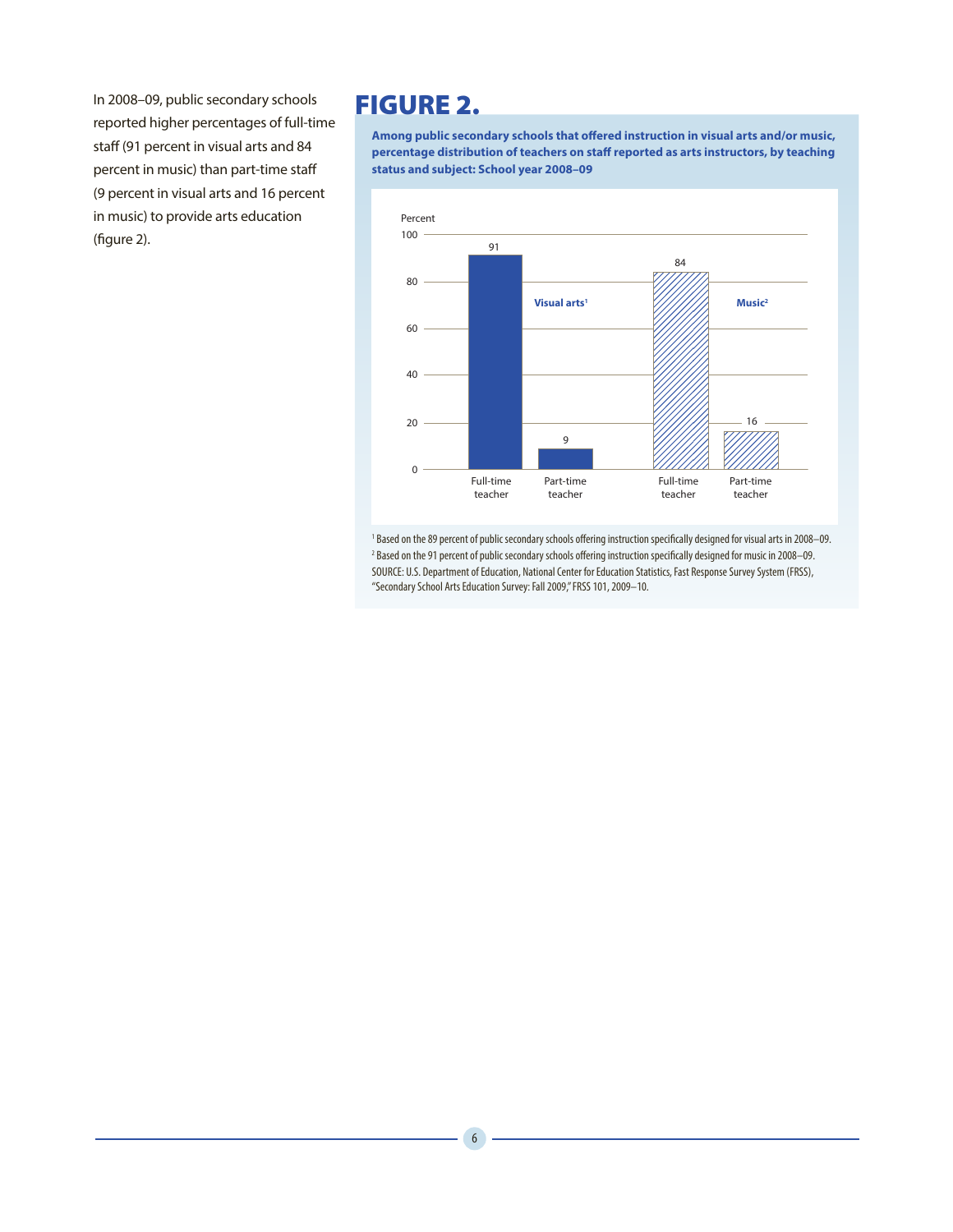2 How do schools' use of full-time and part-time arts specialists, and classroom teachers vary by selected school characteristics for elementary schools (school year 2009–10) and for secondary schools (school year 2008–09)?

Schools' use of full-time and part-time arts specialists and classroom teachers varied by a number of school characteristics. For example, in 2009–10, lower percentages of small elementary schools<sup>5</sup> and elementary schools in the West reported employing full-time arts specialists than did large schools or schools in other regions. Also, larger percentages of elementary schools with low-minority and lowpoverty student enrollments employed part-time visual arts specialists than did high-minority and high-poverty schools, respectively.

**School enrollment size.** In 2009–10, compared to smaller elementary schools, a higher percentage of large elementary schools reported that fulltime arts specialists taught music or visual arts. For example, 73 percent of large elementary schools reported that full-time arts specialists taught visual arts, compared to 45 percent of small elementary schools. Further, 80 percent of large elementary schools reported that full-time arts specialists taught music, compared to 56 percent of small elementary schools (table A-2).

In 2008–09, compared to large secondary schools, small and mediumsized schools reported that lower

percentages of full-time staff and higher percentages of part-time staff taught visual arts (figure 3).

# FIGURE 3.

**Percentage distribution of public secondary school teachers on staff reported as visual arts instructors, by teaching status and school enrollment size: School year 2008–09**



NOTE: Based on the 89 percent of public secondary schools offering instruction specifically designed for visual arts in 2008–09.

SOURCE: U.S. Department of Education, National Center for Education Statistics, Fast Response Survey System (FRSS), "Secondary School Arts Education Survey Fall 2009," FRSS 101, 2009–10.

<sup>&</sup>lt;sup>5</sup> "Small elementary schools" have less than 300 students, "medium-sized elementary schools" have 300 to 499 students, and "large elementary schools" have 500 or more students. "Small secondary schools" have less than 500 students, "medium-sized secondary schools" have 500 to 999 students, and "large secondary schools" have 1,000 or more students.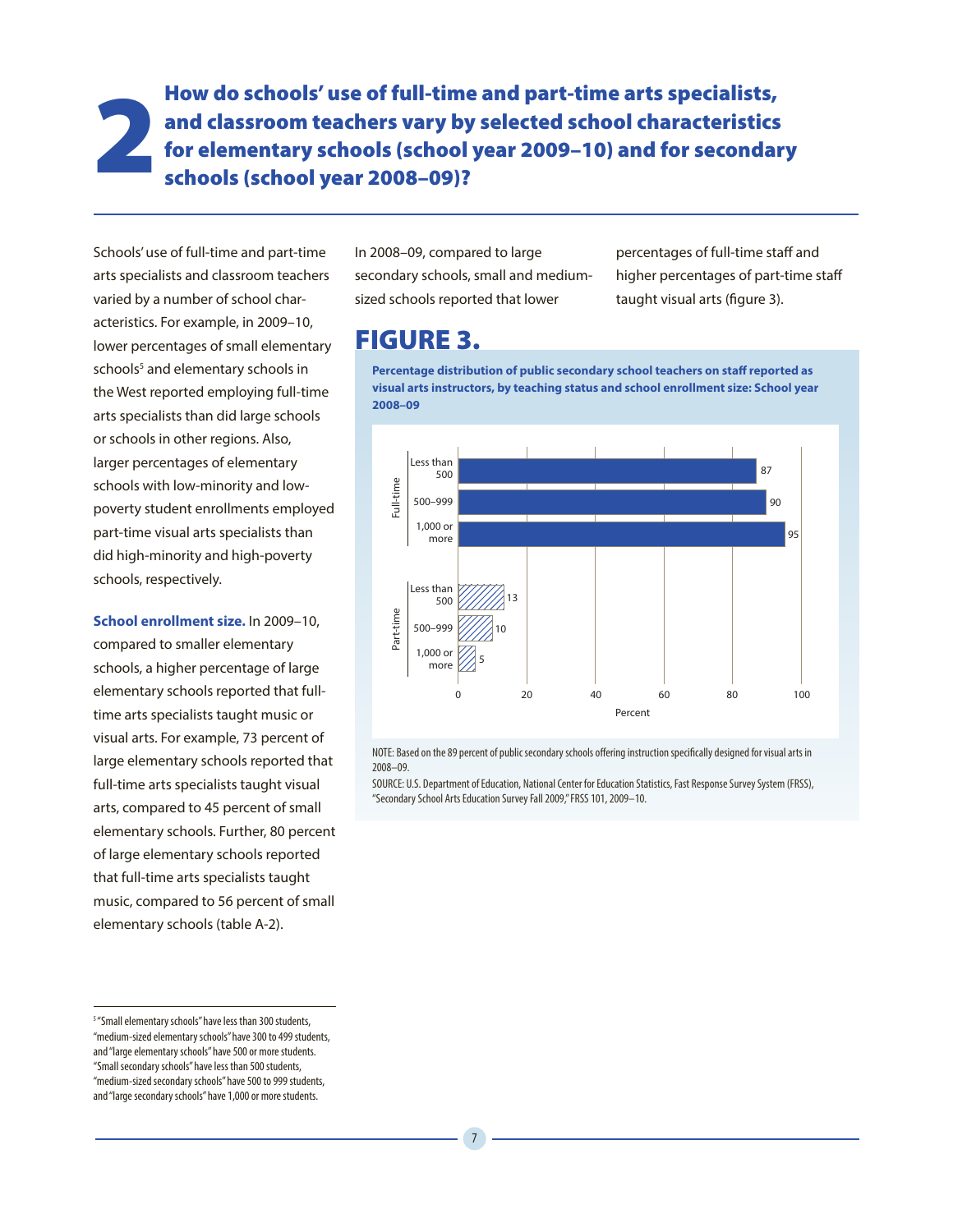**Region.** Comparisons between regions suggest that in the 2009–10 school year, generally, lower percentages of elementary schools in the West employed full-time specialists for visual arts or music instruction than did schools in any other region, while higher percentages utilized classroom teachers. For example, 48 percent of schools in the West used classroom teachers for visual arts instruction compared to 6 percent of schools in the Northeast (figure 4). No measurable differences were found by region for secondary schools (table A-4).

#### **Percent minority enrollment.** In

2009–10, low-minority and highminority<sup>6</sup> elementary schools did not measurably differ from one another regarding their use of full-time arts specialists. Larger percentages of both types of schools used full-time arts specialists for arts instruction than used part-time or classroom teachers (table A-2). Regarding part-time specialists, there was a 16-percentage-point difference between the 36 percent of low-minority elementary schools and 20 percent of high-minority elementary schools that reported the use of part-time specialists for visual arts instruction (figure 5).<sup>7</sup> No measurable differences were found by percent minority enrollment for secondary schools (table A-4).

## FIGURE 4.

**Percent of public elementary schools offering arts instruction reporting that classroom teachers taught visual arts or music, by subject and region: School year 2009–10**



! Interpret data with caution; the coefficient of variation is greater than or equal to 30 percent.

<sup>1</sup> Based on the 83 percent of public elementary schools offering instruction specifically designed for visual arts in 2009–10. 2 Based on the 94 percent of public elementary schools offering instruction specifically designed for music in 2009–10. NOTE: Arts specialists are education professionals with a teaching certificate in an arts discipline who provide separate instruction in that discipline.

SOURCE: U.S. Department of Education, National Center for Education Statistics, Fast Response Survey System (FRSS), "Elementary School Arts Education Survey," FRSS 100, 2009–10.

# FIGURE 5.

**Percent of public elementary schools reporting that part-time staff taught visual arts, by minority enrollment: School year 2009–10**



<sup>6</sup> "Low-minority schools" have less than 6 percent minority enrollment, and "high-minority schools" have 50 percent or more minority enrollment.

enrollment.

SOURCE: U.S. Department of Education, National Center for Education Statistics, Fast Response Survey System (FRSS), "Elementary School Arts Education Survey," FRSS 100, 2009–10.

 $7$  There was no significant difference in the reported use of part-time specialists for music instruction by minority

NOTE: Based on the 83 percent of public elementary schools offering instruction specifically designed for visual arts in 2009–10. Low minority schools are those with less than 6 percent minority enrollment and high-minority schools are those with 50 percent or more minority enrollment.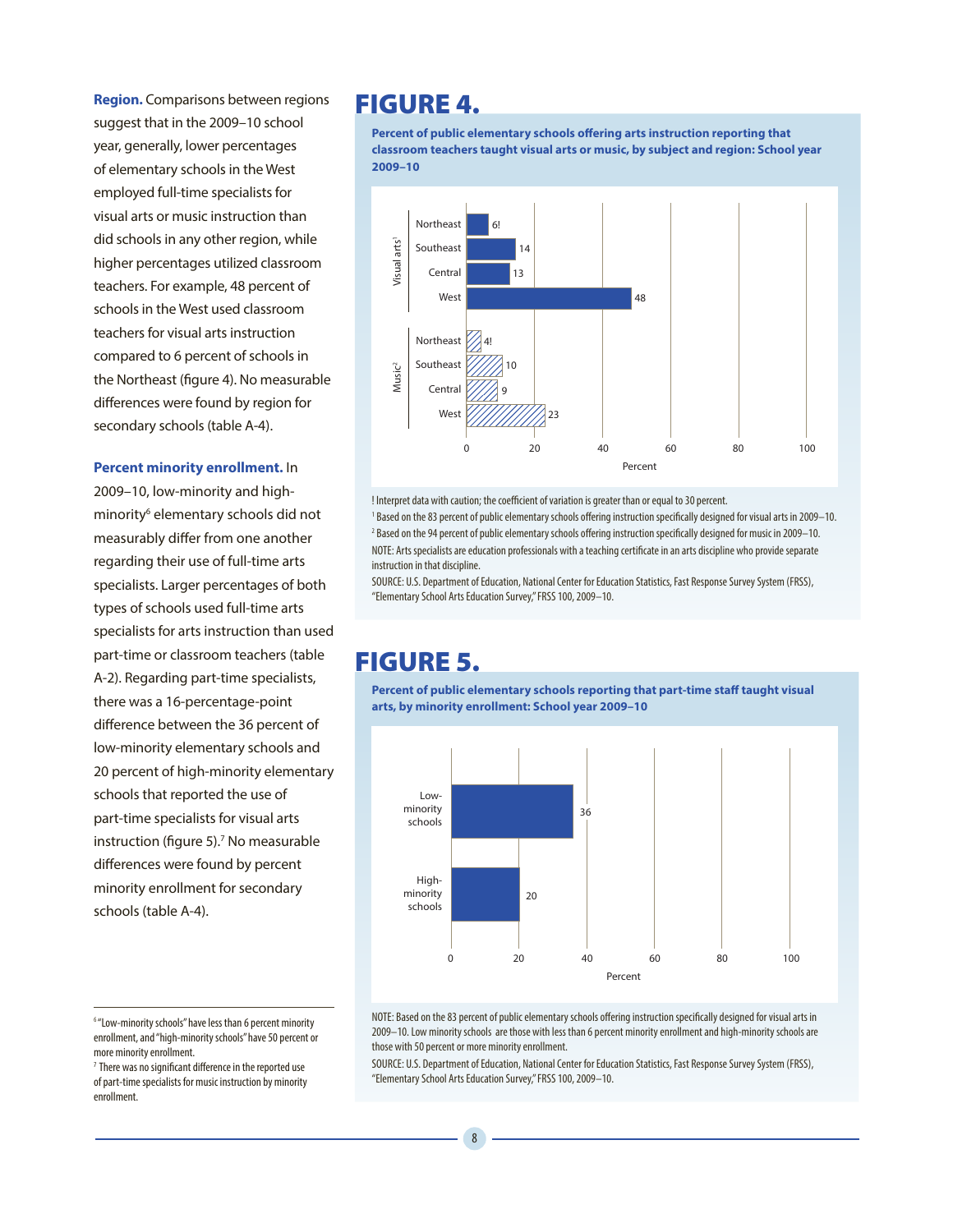#### **School poverty level.** Using the

percentage of students eligible for free or reduced-price school lunch as a measure of school poverty, no measurable differences were found between the percentages of lowpoverty and high-poverty<sup>8</sup> elementary schools that employed full-time arts specialists in 2009–10 (table A-2). However, differences did exist in the use of part-time arts specialists. Specifically, compared to high-poverty schools, larger percentages of lowpoverty elementary schools reported the use of part-time specialists for visual arts instruction (by 9 percentage points) and music instruction (by 11 percentage points) (figure 6). No measurable differences were found by school poverty for secondary schools (table A-4).

#### **Arts coursework graduation**

**requirement.** Public secondary school principals provided data as to whether coursework in the arts was a graduation requirement. In 2008–09 there were no measurable differences between the percentage of full-time arts specialists employed by secondary schools that had an arts coursework graduation requirement and secondary schools that did not (table A-4).

# FIGURE 6.

**Percent of public elementary schools offering arts instruction reporting part-time arts specialists taught visual arts or music, by subject and percent of students eligible for free or reduced-price school lunch: School year 2009–10**



<sup>1</sup> Based on the 83 percent of public elementary schools offering instruction specifically designed for visual arts in 2009–10. 2 Based on the 94 percent of public elementary schools offering instruction specifically designed for music in 2009–10. NOTE: Arts specialists are education professionals with a teaching certificate in an arts discipline who provide separate instruction in that discipline.

SOURCE: U.S. Department of Education, National Center for Education Statistics, Fast Response Survey System (FRSS), "Elementary School Arts Education Survey," FRSS 100, 2009–10.

<sup>8</sup> "Low-poverty schools" have 0 to 25 percent of students eligible for free or reduced-price school lunch, and in "high-poverty schools" 76 percent or more of the students are eligible.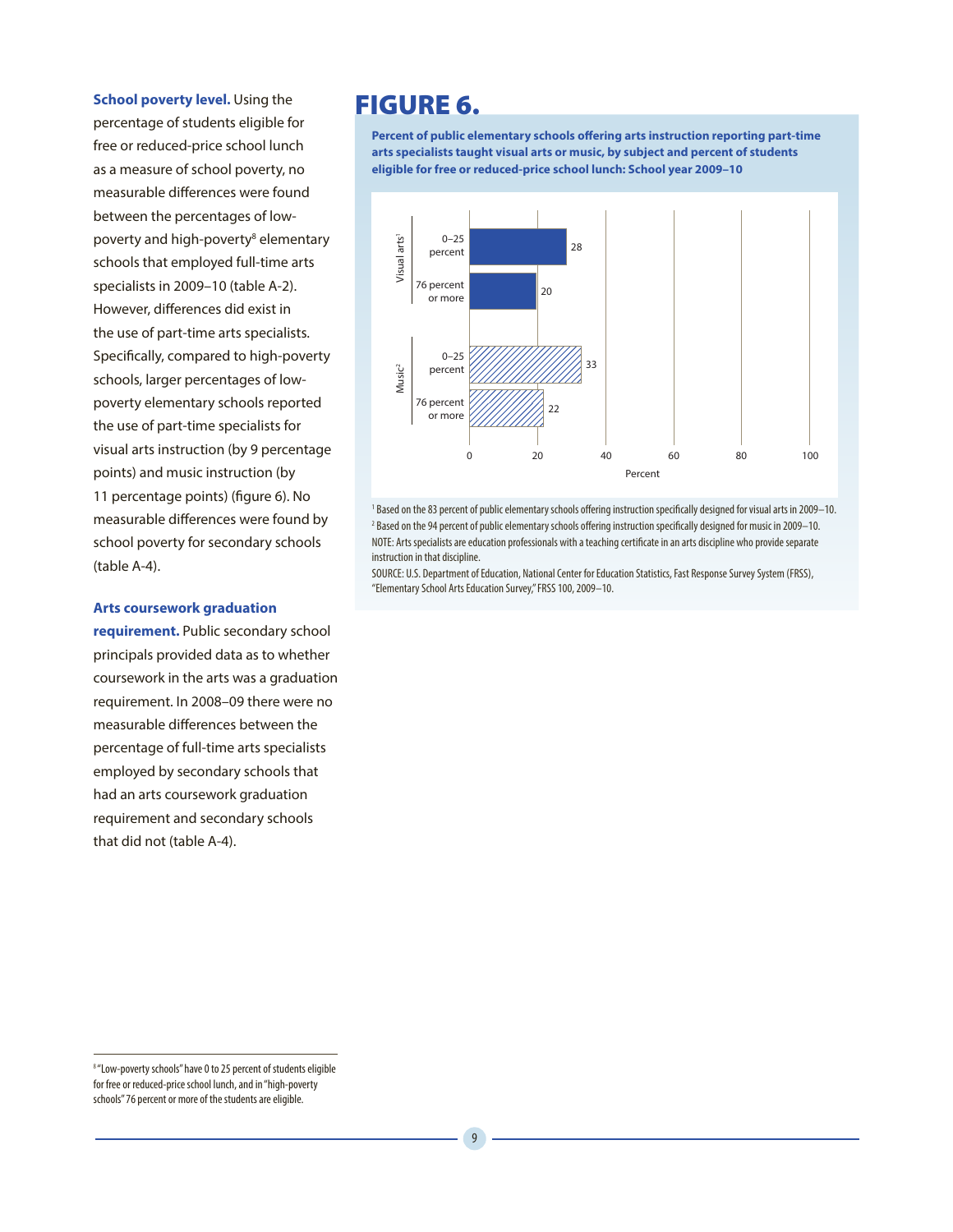3 How has the use of various types of arts educators changed for elementary schools (from the 1999–2000 to the 2009–10 school year) and secondary schools (from the 1998–99 to the 2008–09 school year)? elementary schools (from the 1999–2000 to the 2009–10 school year) and secondary schools (from the 1998–99 to the 2008–09 school year)?

In general, among public elementary schools that offered visual arts education, higher percentages of schools in the 2009–10 school year than in the 1999–2000 school year employed arts specialists to provide instruction.

Among public secondary schools that offered visual arts or music education, higher percentages of full-time staff than part-time staff were employed to teach these subjects in both the 1998–99 and 2008–09 school years. Additionally, these schools employed higher percentages of full-time staff in 2008–09 than in 1998–99 for instruction in these subjects.

**Visual arts.** Among elementary schools that offered visual arts education, the percentage that employed full-time arts specialists to provide instruction was nearly 8 percentage points higher in 2009–10 than in 1999–2000 (63 vs. 55 percent) (figure 7). In both years, a larger percentage of schools employed full-time arts specialists than classroom teachers for visual arts instruction; however, the difference was 13 percentage points higher in 2009–10 than in 1999–2000.9

### FIGURE 7.

**Among public elementary schools that offered instruction in visual arts and/or music, percent of schools reporting teachers on staff as arts instructors, by subject and teaching status: School years 1999–2000 and 2009–10**



<sup>1</sup> Based on the 87 percent of public elementary schools offering instruction specifically designed for visual arts in 1999–2000 and 83 percent in 2009–10.

 $^2$  Based on the 94 percent of public elementary schools offering instruction specifically designed for music in 1999—2000 and 94 percent in 2009–10.

NOTE: Percentages for the various types of instructors employed to teach an arts subject do not sum to 100 because schools could report more than one type of instructor for the subject. Arts specialists are education professionals with a teaching certificate in an arts discipline who provide separate instruction in that discipline.

SOURCE: U.S. Department of Education, National Center for Education Statistics, Fast Response Survey System (FRSS), "Elementary School Arts Education Survey," FRSS 67E, 1999–2000; and FRSS 100, 2009–10.

teachers (26.4 percent) yields a difference of 28.5 percentage points. Second, the same calculation for the 2009–10 estimates (62.8 percent for full-time teachers and 21.0 percent for classroom teachers) yields a difference of 41.8 percentage points. We tested these differences (41.8 and 28.5) for significance and found that they are significantly different from one another and yield a 13-percentage-point difference.

<sup>9</sup> The 13-percentage-point difference is the result of the difference between two differences. First, the percentage of schools in 1999–2000 that reported full-time arts specialists (54.9 percent) minus the percentage that reported classroom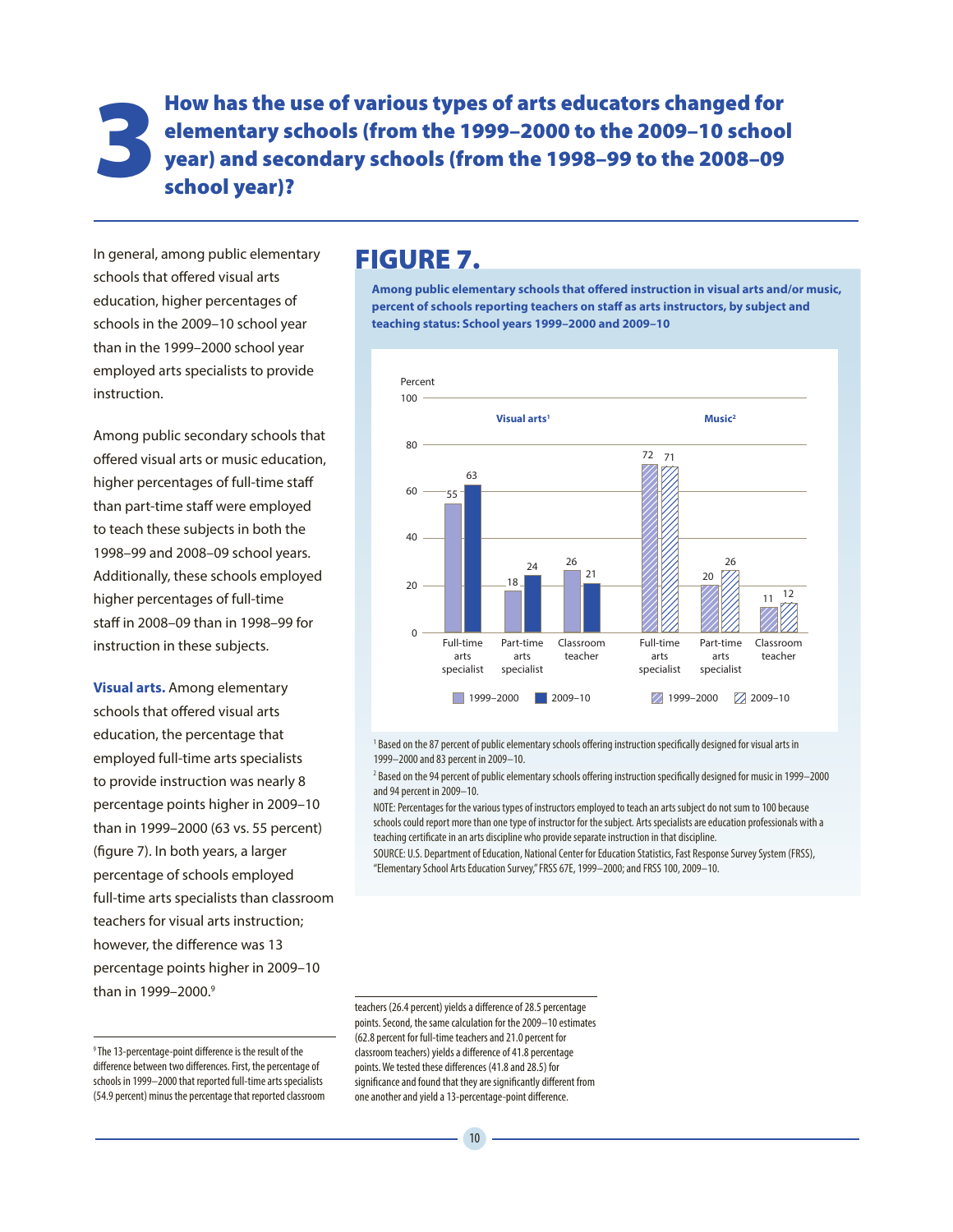Secondary schools that offered visual arts instruction reported that 85 percent of visual arts instructors were employed full-time in 1998–99, compared to 91 percent in 2008–09 (figure 8).

**Music.** Among elementary schools that offered music education, 72 percent in 1999–2000 and 71 percent in 2009–10 provided instruction through full-time arts specialists. These percentages were not measurably different from each other, but they were significantly higher than the percentages of elementary schools that provided music instruction through classroom teachers (11 percent in 1999–2000 and 12 percent in 2009–10) (figure 7).

Among secondary schools that offered music education, about 76 percent of the schools' instructors were employed full-time in 1998–99; this percentage increased to 84 percent in 2008–09 (figure 8).

# FIGURE 8.

**Among public secondary schools that offered instruction in visual arts and/or music, percentage distribution of teachers on staff reported as arts instructors, by subject and teaching status: School years 1998–99 and 2008–09**



1 Based on the 93 percent of public secondary schools offering instruction specifically designed for visual arts in 1998–99 and 89 percent in 2008–09.

2 Based on the 90 percent of public secondary schools offering instruction specifically designed for music in 1998–99 and 91 percent in 2008–09.

NOTE: The 1999–2000 and 2009–10 secondary school surveys asked whether various arts subjects were taught in the previous school year.

SOURCE: U.S. Department of Education, National Center for Education Statistics, Fast Response Survey System (FRSS), "Secondary School Arts Education Survey," FRSS 67S, 1999–2000; and FRSS 101, 2009–10.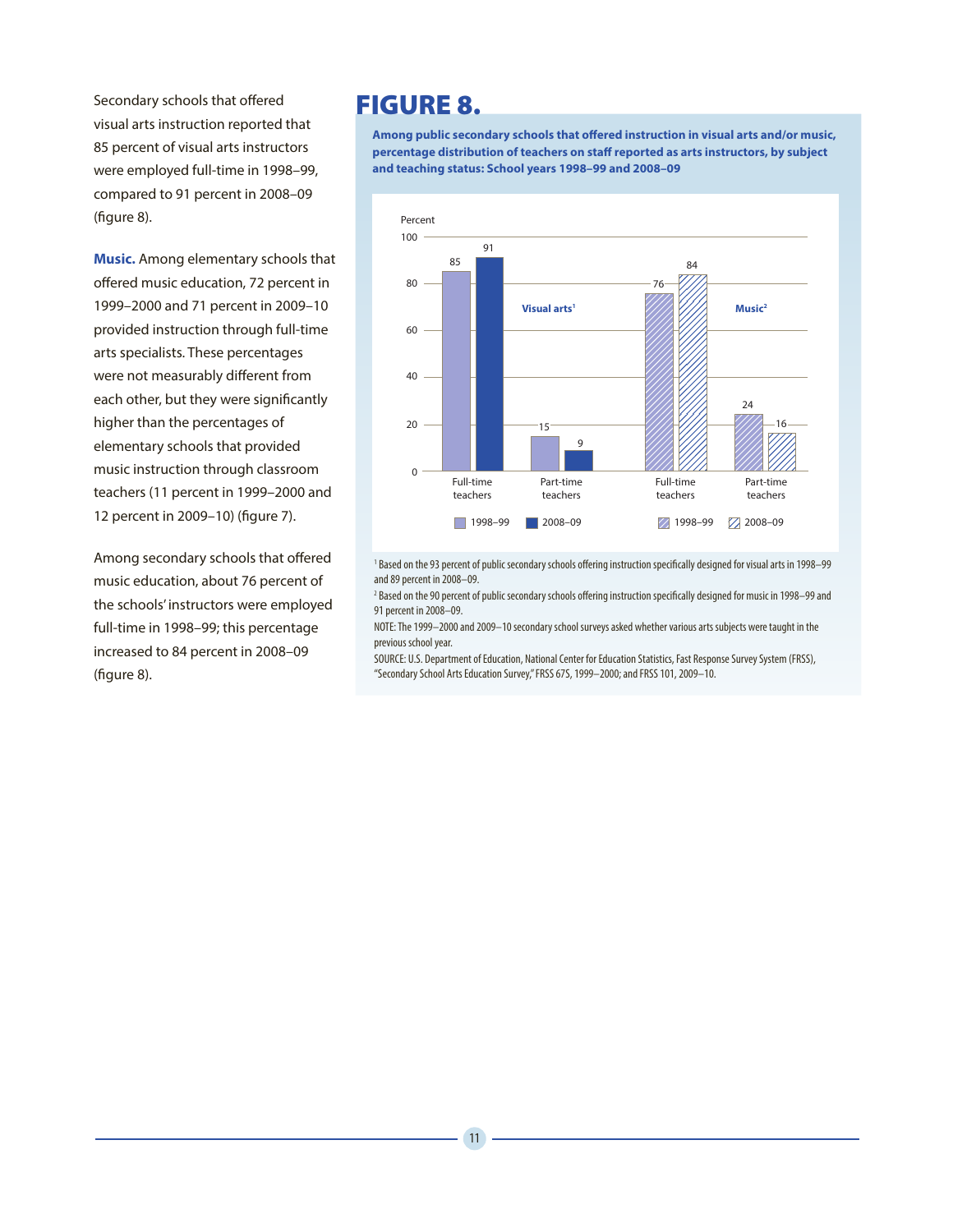4 How has the use of full-time and part-time arts specialists and classroom teachers changed for elementary schools (from the 1999–2000 to the 2009–10 school years) and secondary schools (from the 1998–99 to the 2008–09 school years) by selected school characteristics?

Over a 10-year period,<sup>10</sup> schools' use of full-time and part-time arts specialists and classroom teachers varied for elementary and secondary schools by school characteristics, including size, region, percent minority, and percent poverty enrollments.

**School enrollment size.** From 1999–2000 to 2009–10, the percentage of large elementary schools that reported employing full-time visual arts specialists rose 9 percentage points, from 64 to 73 percent. In addition, the percentage of mediumsized elementary schools that reported employing part-time music specialists rose 9 percentage points, from 18 to 27 percent (tables A-1 and A-2).

Regarding secondary schools that reported employing full-time staff for arts instruction, from 1998–99 to 2008–09, measureable differences existed for each category of school size in music and for small and large schools in visual arts. For example, small public secondary schools reported an 11-percentage-point increase in full-time staff employed to teach music, and a 7-percentage-point increase in full-time staff employed to teach visual arts (figure 9).<sup>11</sup>

# FIGURE 9.

**Percent of public secondary school full-time teachers employed to teach visual arts or music at schools with less than 500 students: School years 1998–99 and 2008–09**



<sup>1</sup> Based on the 93 percent of public secondary schools offering instruction specifically designed for visual arts in 1998–99 and 89 percent in 2008–09.

 $^2$  Based on the 90 percent of public secondary schools offering instruction specifically designed for music in 1998–99 and 91 percent in 2008–09.

NOTE: The 1999–2000 and 2009–10 secondary school surveys asked whether various arts subjects were taught in the previous school year.

SOURCE: U.S. Department of Education, National Center for Education Statistics, Fast Response Survey System (FRSS), "Secondary School Arts Education Survey," FRSS 67S, 1999–2000; and FRSS 101, 2009–10.

<sup>10</sup> Refers to 1999–2000 to 2009–10 for elementary schools and

<sup>1998–99</sup> to 2008–09 for secondary schools.

<sup>&</sup>lt;sup>11</sup> Differences were calculated using unrounded estimates.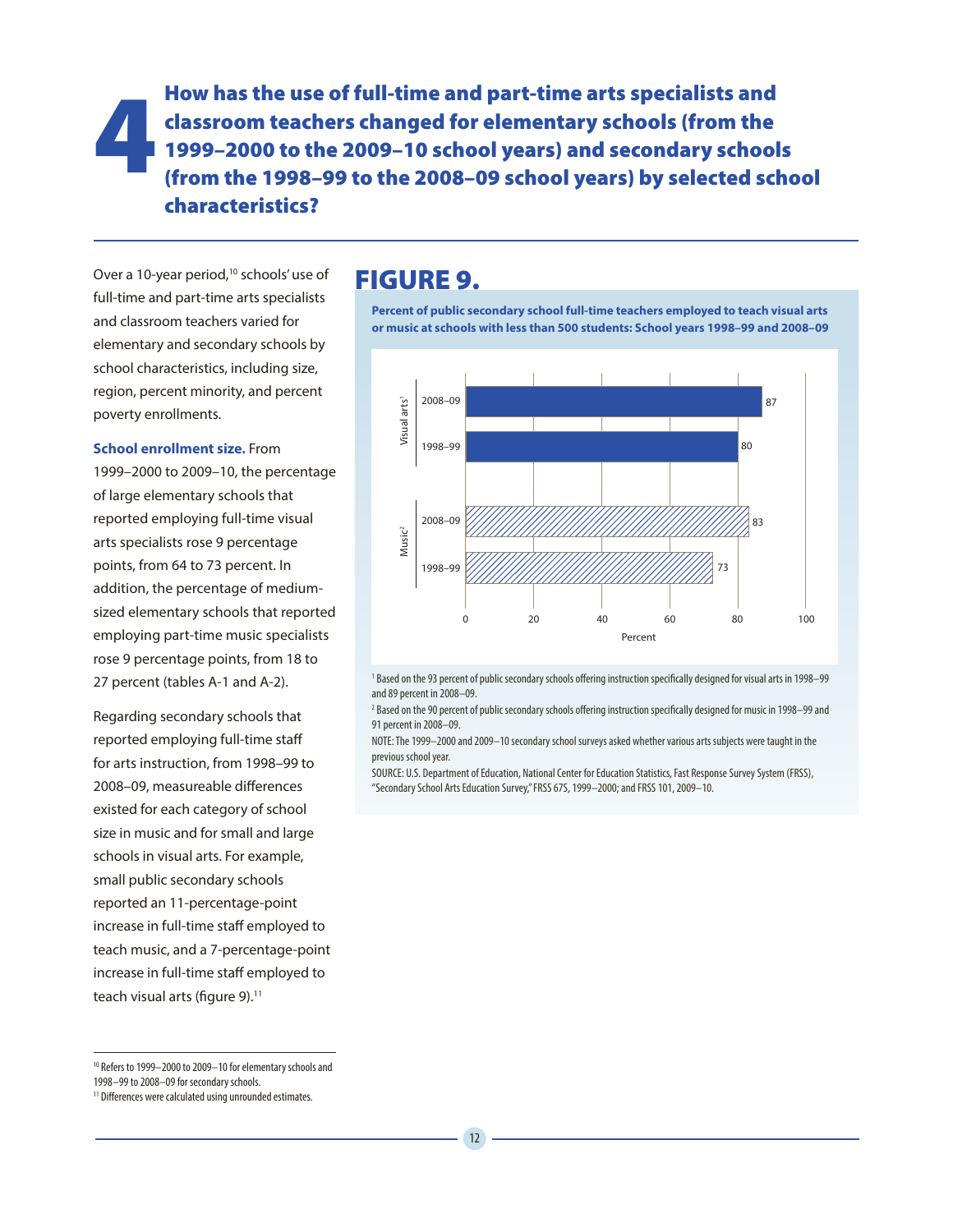**Region.** From 1999–2000 to 2009–10, reports from public elementary schools in the Southeast revealed a 20-percentage-point increase in the use of full-time specialists for visual arts instruction (55 vs. 75 percent); while, in the West, there was an increase of 13 percentage points over the period (26 vs. 39, tables A-1 and A-2). Reports from elementary schools in the West also revealed a 10-percentage- point increase in the use of part-time specialists for music instruction (20 vs. 30, tables A-1 and A-2), which was the only measurable difference by region for music (tables A-1 and A-2).

Public secondary schools in the West and Central regions reported higher percentages of full-time staff for music and visual arts instruction in 2008–09 compared to 1998–99. For example, in the Central region, the percentage of full-time music instructors increased from 73 to 86 percent and the percentage of full-time visual arts instructors increased from 81 to 89 percent (tables A-3 and A-4).

#### **Percent minority enrollment.**

Compared to the 1999–2000 school year, there was a 15-percentage-point increase in the reported use of full-time arts specialists for visual arts instruction in elementary schools with 21–49 percent minority enrollment (46 vs. 61 percent).

Regarding part-time arts specialists, higher percentages of low-minority

and high-minority elementary schools reported use of these staff (low-minority: 24 vs. 36 percent; high-minority: 12 vs. 20 percent; tables A-1 and A-2), as did schools with 6–20 percent minority enrollment by 10 percentage points (16 to 26 percent). Over the same period, the reported use of classroom teachers for visual arts instruction changed by a 9-percentagepoint decrease, from 20 to 11 percent.

There were no measurable differences between 1999–2000 and 2009–10 in elementary school use of full-time or part-time arts specialists or classroom teachers for music instruction by minority enrollment.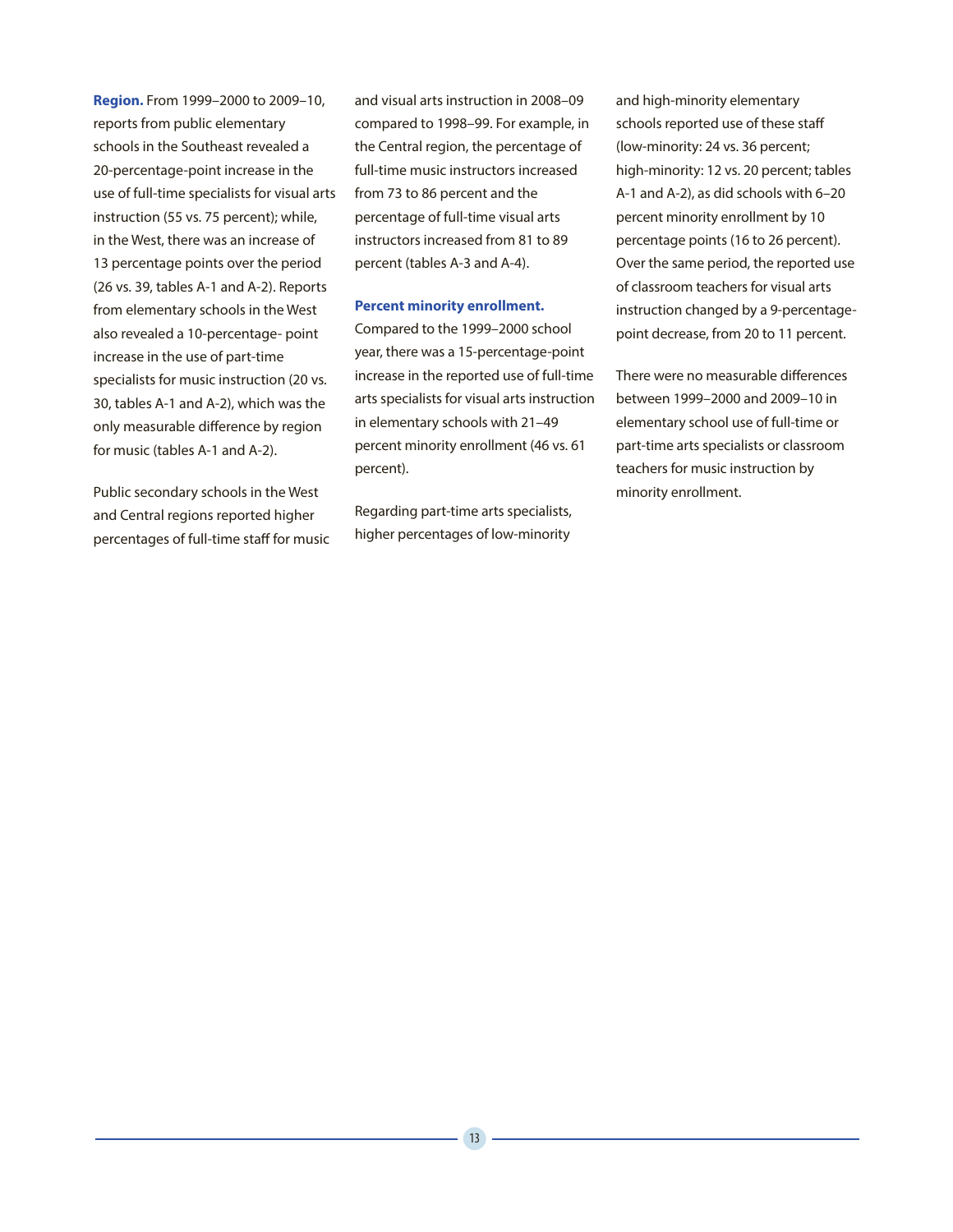**School poverty level.** For three

categories of school poverty, the use of arts specialists and classroom teachers varied over the 10-year time period. Higher percentages of elementary schools reported use of full-time and part-time specialists in visual arts, while lower percentages reported use of classroom teachers (figure 10). In 1999–2000, about 51 percent of schools with 26–50 percent poverty enrollment reported use of full-time arts specialists for visual arts instruction; this percentage increased to 65 percent by 2009–10. Meanwhile, a 21-percentage-point increase occurred for high-poverty elementary schools that reported use of full-time arts specialists in visual arts (44 vs. 65 percent).

Regarding part-time specialists and classroom teachers, schools in the two lower categories of school poverty reported increases in parttime specialists (0–25 percent: 19 vs. 28 percent; 26–50 percent: 13 vs. 24 percent); and lower percentages of schools with poverty enrollment of 26–50 percent reported use of classroom teachers for visual arts instruction by 13 percentage points (30 vs. 17 percent).

One measureable difference existed for music instruction by school poverty. About 22 percent of low-poverty schools reported use of part-time specialists for music in 1999–2000, compared to 33 percent in 2009–10 (tables A-1 and A-2).

From 1998–99 to 2008–09, changes for full-time staff in secondary schools occured by poverty level (tables A-3 and A-4). For visual arts instruction, schools in the lowest two categories of poverty level had a 5-percentagepoint increase in the use of full-time specialists over the 10-year period (0–25 percent category: 85 vs. 90

# FIGURE 10.

percent; 26–50 percent category: 87 vs. 92 percent). Meanwhile, the percentage of full-time instructors increased in music by 8 percentage points for the low-poverty schools (75 vs. 83 percent) and by 16 percentage points for schools with 51 to 75 percent poverty enrollment (69 vs. 85 percent).

**Among public elementary schools that offered instruction in visual arts, percent of schools reporting teachers on staff as visual arts instructors, by teaching status and school poverty level: School years 1999–2000 and 2009–10**



! Interpret data with caution; the coefficient of variation is greater than or equal to 30 percent.

NOTE: Percentages for the various types of instructors employed to teach an arts subject do not sum to 100 because schools could report more than one type of instructor for the subject. Arts specialists are education professionals with a teaching certificate in an arts discipline who provide separate instruction in that discipline. Based on the 87 percent of public elementary schools offering instruction specifically designed for visual arts in 1999–2000 and 83 percent in 2009–10.

SOURCE: U.S. Department of Education, National Center for Education Statistics, Fast Response Survey System (FRSS), "Elementary School Arts Education Survey," FRSS 67E, 1999–2000; and FRSS 100, 2009–10.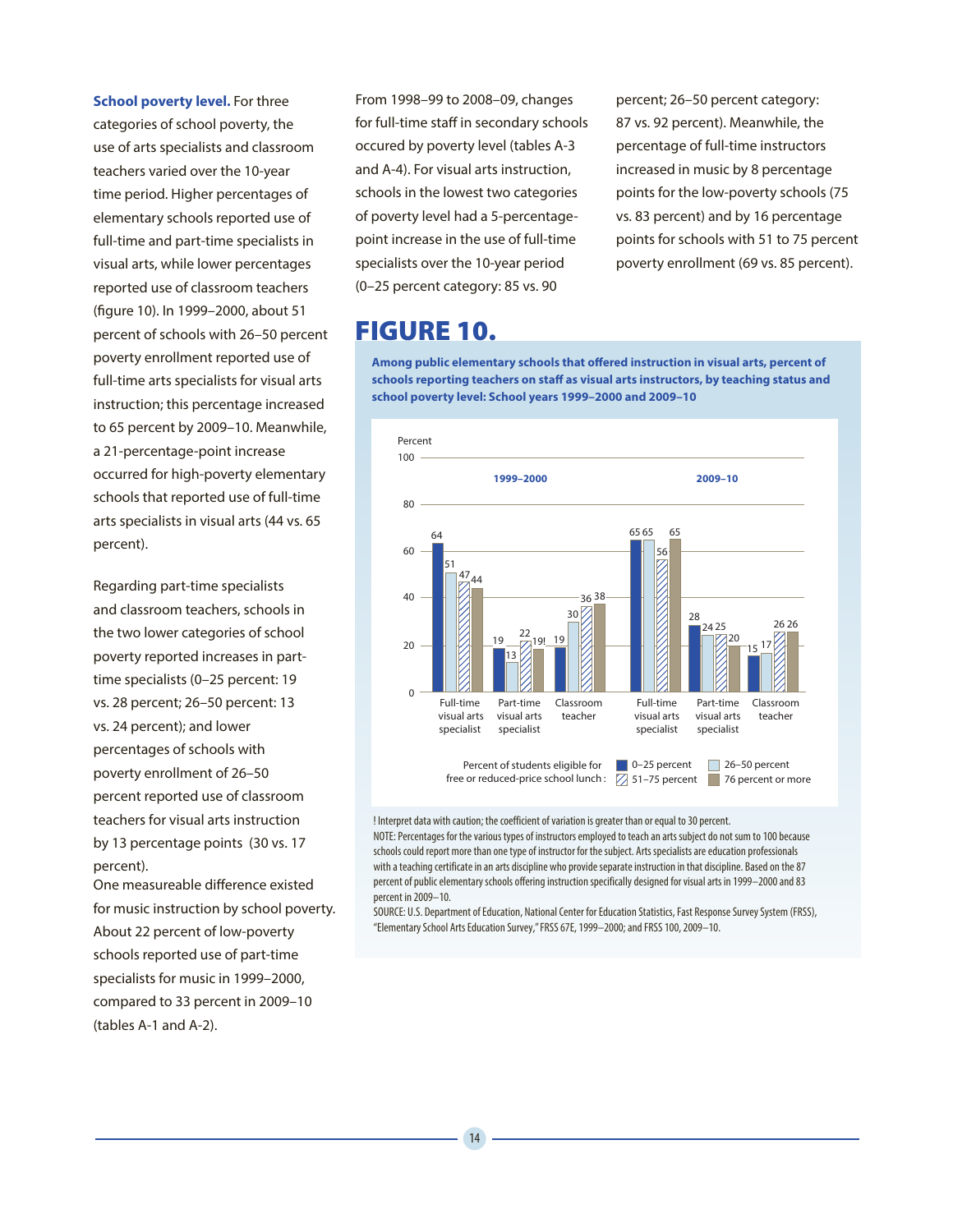What percentage of elementary schools report the use of facilities<br>specifically dedicated to arts education and how, if at all, has this<br>use changed from 1999–2000 to 2009–10? specifically dedicated to arts education and how, if at all, has this use changed from 1999–2000 to 2009–10?

Among public elementary schools that offered instruction in visual arts, approximately 68 percent of schools had a dedicated room with special equipment in 2009–10, compared to 56 percent of schools in 1999–2000 (figure 11). Similarly, among public elementary schools that offered instruction in music, approximately 77 percent of schools had a dedicated room with special equipment in 2009–10, compared to 67 percent in 1999–2000. Conversely, the percentage of elementary schools that used only regular classrooms for visual arts and/ or music instruction decreased. For example, 33 percent of elementary schools used only regular classrooms for visual arts instruction in 1999–2000, compared to 22 percent in 2009–10.

# FIGURE 11.

**Among public elementary schools that offered instruction in visual arts and/or music, percentage distribution reporting the primary space used for instruction, by subject: School years 1999–2000 and 2009–10**



! Interpret data with caution; the coefficient of variation is greater than or equal to 30 percent.

<sup>1</sup> Based on the 87 percent of public elementary schools offering instruction specifically designed for visual arts in 1999–2000 and 83 percent in 2009–10.

 $^2$  Based on the 94 percent of public elementary schools offering instruction specifically designed for music in 1999—2000 and 94 percent in 2009–10.

SOURCE: U.S. Department of Education, National Center for Education Statistics, Fast Response Survey System (FRSS), "Elementary School Arts Education Survey," FRSS 67E, 1999–2000; and FRSS 100, 2009–10.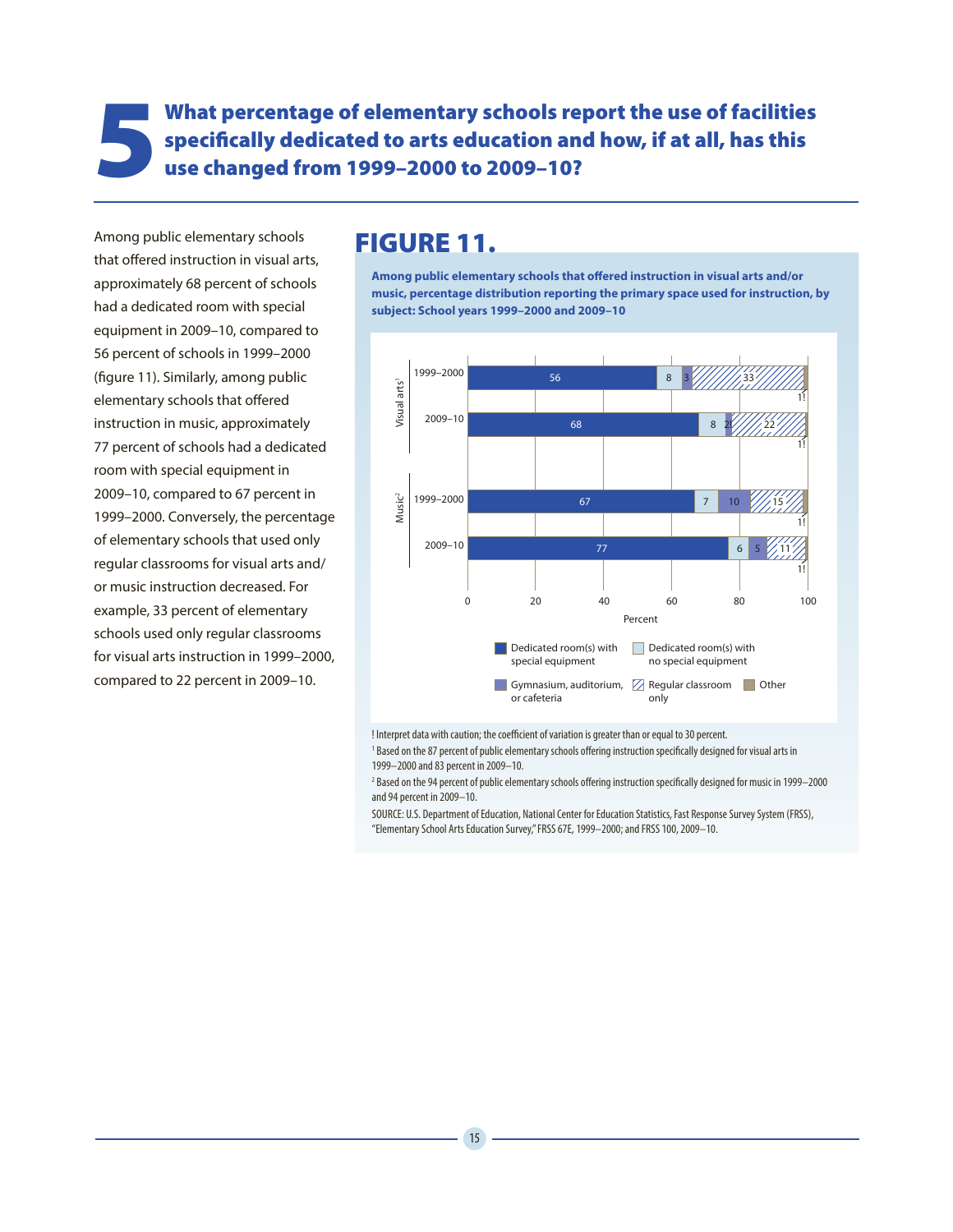# FIND OUT MORE

**For questions about content, to download this Statistics in Brief, or to view this report online, go to:**

# http://nces.ed.gov/pubsearch/pubsinfo.asp?pubid=2015085

Readers of this brief may be interested in other FRSS reports:

- Parsad, B., and Spiegelman, M. (2012). *Arts Education in Public Elementary and Secondary Schools: 1999–2000 and 2009–10* (NCES 2012-014). National Center for Education Statistics, Institute of Education Sciences, U.S. Department of Education. Washington, DC.
- Parsad, B., and Spiegelman, M. (2011). *A Snapshot of Arts Education in Public Elementary and Secondary Schools: 2009–10* (NCES 2011-078). National Center for Education Statistics, Institute of Education Sciences, U.S. Department of Education. Washington, DC.
- Carey, N., Kleiner, B., Porch, R., and Farris, E. (2002). *Arts Education in Public Elementary and Secondary Schools, 1999–2000* (NCES 2002-131). National Center for Education Statistics, Office of Educational Research and Improvement, U.S. Department of Education. Washington, DC.
- Carey, N., Farris, E., Sikes, M., Foy, R., and Carpenter, J. (1995). *Arts Education in Public Elementary and Secondary Schools* (NCES 95-082). National Center for Education Statistics, Office of Educational Research and Improvement, U.S. Department of Education. Washington, DC.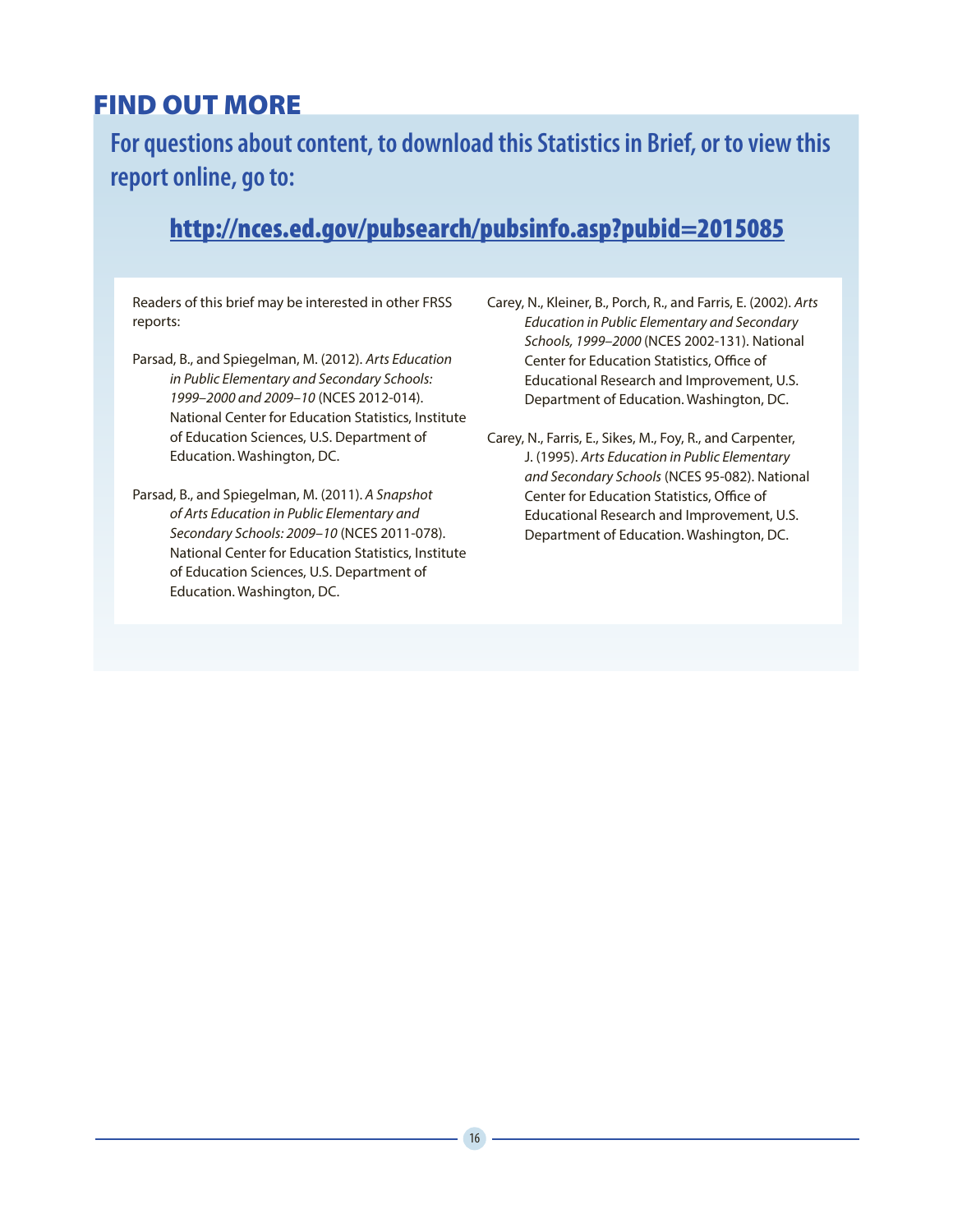#### TECHNICAL NOTES

#### *Fast Response Survey System*

The Fast Response Survey System (FRSS) was established in 1975 by the U.S. Department of Education's National Center for Education Statistics (NCES). The FRSS, which is designed to collect issue-oriented data within a relatively short time frame, collects data from state education agencies, local education agencies, public and private elementary and secondary schools, public school teachers, and public libraries. To ensure minimal burden on respondents, the surveys are generally limited to three pages of questions, with a response burden of about 30 minutes per respondent. Sample sizes are relatively small (usually about 1,000 to 1,500 respondents per survey) so that data collection can be completed quickly. Data are weighted to produce national estimates of the sampled education sector. The sample sizes are large enough to permit estimates by one variable with two or three categories, but are not large enough to support more detailed estimates. As the number of categories within any single analysis variable increases, the sample size within categories decreases, which results in larger sampling errors for the breakouts by classification variables.

#### *Sample Design*

The sampling frames for the FRSS school surveys used in this analysis were based on regular public schools from the 2006–07 NCES Common Core of Data (CCD) Public School Universe file, which was the most current

file available at the time of sample selection. The sampling frame included 85,962 regular public schools. Of these schools, 52,807 were elementary schools, 31,133 were secondary schools, and 2,022 were combined schools. The frame included regular public elementary and secondary schools in the 50 states and the District of Columbia and excluded special education, vocational, home, adult education, private, and alternative/ other schools; schools in the outlying U.S. territories; schools operated by the U.S. Department of Defense and Bureau of Indian Education; schools lacking any grade higher than kindergarten; and schools with only ungraded students. Charter schools were eligible for inclusion because they were classified as regular schools in the CCD. A school was defined as an elementary school if the lowest grade was lower than or equal to grade 6 and the highest grade was lower than or equal to grade 8. A secondary school was defined as having a lowest grade of 7 or greater and a highest grade equal to or greater than grade 7. Combined schools were defined as those having grades higher than grade 8 and lower than grade 7.

Separate stratified samples of public elementary and secondary schools were selected to receive the appropriate survey instrument for the FRSS school-level surveys. Combined schools were given a chance for selection for both the elementary and secondary surveys and, if selected, were asked to complete only the survey instrument for which they were selected. The sampling frame was stratified by instructional level. Elementary and secondary schools were also stratified by school enrollment size. Within the primary strata, schools were sorted by geographic region; community type; percent combined enrollment of Black, Hispanic, Asian/Pacific Islander, or American Indian/Alaska Native students; and percent eligible for free or reduced-price lunch to produce additional implicit stratification.

#### *Data Collection and Response Rates*  **1999–2000 Elementary and Secondary School Surveys**

Questionnaires and cover letters for the FRSS elementary and secondary school principal surveys were mailed in mid-September of 1999. The cover letters indicated that the surveys were designed to be completed by the school's principal.

Telephone follow-up for those who did not respond to the initial questionnaire mailing was conducted from mid-October 1999 through mid-February 2000 for secondary principals and through mid-March 2000 for elementary principals. Of the 755 secondary schools selected for the sample, 3 schools were found to be out of the scope of the survey, as were 18 of the 753 sampled elementary schools, leaving a total of 752 eligible secondary schools and 735 eligible elementary schools. Completed questionnaires were received from 686 secondary school principals and 640 elementary school principals. The weighted response rates were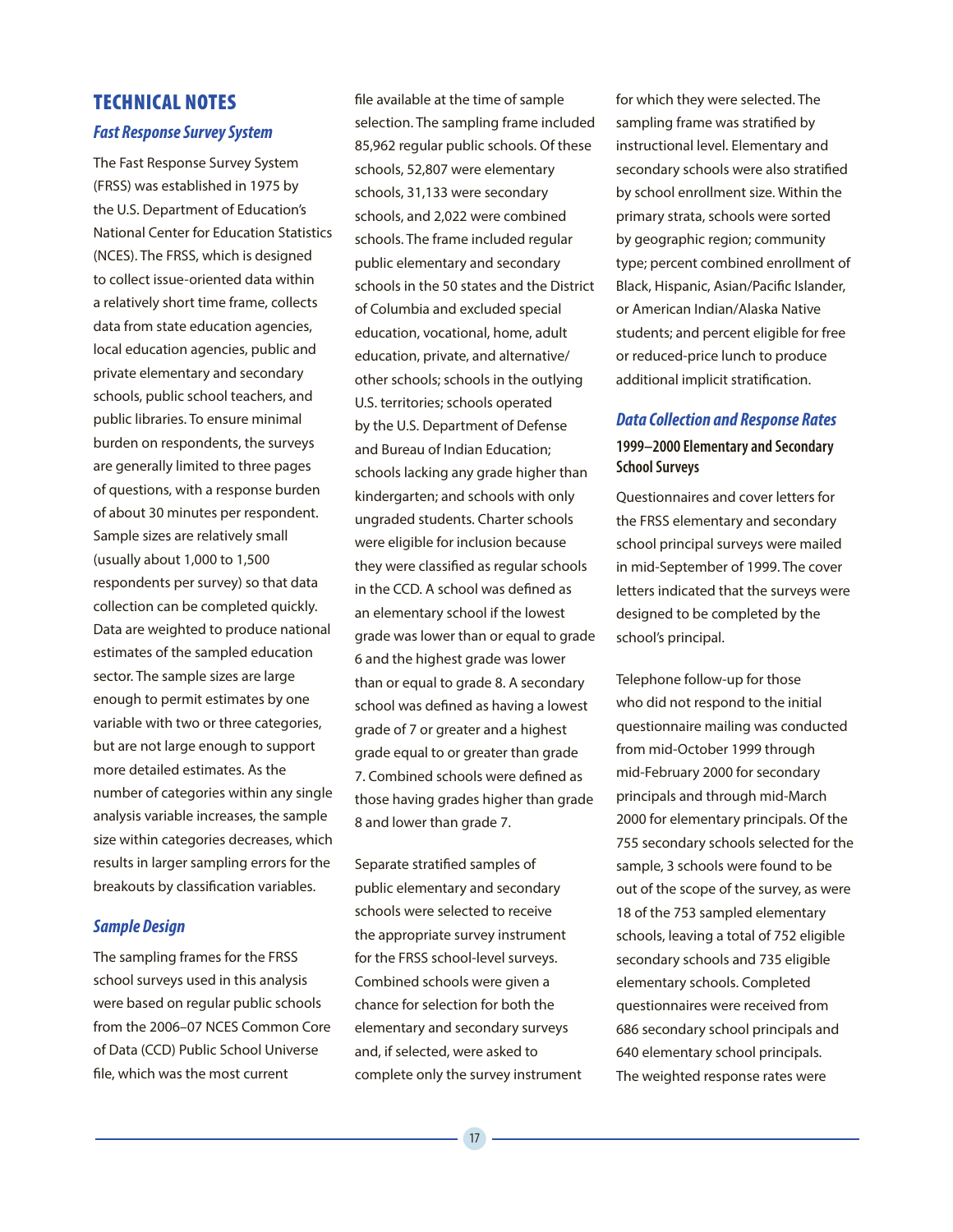91.7 percent for the secondary school survey and 87.8 percent for the elementary school survey.

#### **2009–10 Elementary School Survey**

Study materials were mailed to elementary school principals in September 2009. Of the approximately 1,800 sampled public elementary schools, about 1,200 were selected to respond to the school survey. The study packages sent to these schools included a school survey and a cover letter indicating that the survey was designed to be completed by the school principal. Respondents were given the option of completing the survey online or on paper.

Telephone follow-up for those who did not respond to the initial questionnaire was conducted from October 2009 through June 2010. Of the approximately 1,200 elementary schools sampled for the school-level survey, about 40 schools were found to be out of scope for the study. This left a total of approximately 1,160 schools eligible for the survey. Completed questionnaires were received from about 1,000 elementary school principals. The initial weighted response rate for the elementary school survey was 85 percent, and the unweighted response rate was also 85 percent.

#### **2008–09 Secondary School Surveys**

Study materials were mailed to secondary school principals in September 2009. Of the approximately 1,600 sampled public secondary

schools, about 1,200 were selected to respond to the school survey. The survey packages sent to these schools included a school survey and a cover letter indicating that the survey was designed to be completed by the school principal. Respondents were given the option of completing the survey online or on paper.

Telephone follow-up for those who did not respond to the initial questionnaire was conducted from October 2009 through June 2010. Of the approximately 1,200 secondary schools that were sampled for the school-level survey, about 30 schools were found to be out of scope for the study. This left a total of approximately 1,170 secondary school principals eligible for the survey. Completed questionnaires were received from about 1,010 secondary school principals. The initial weighted response rate for the secondary school survey was 89 percent, and the unweighted response rate was 87 percent.

#### *Nonresponse Bias Analysis*

NCES statistical standards and guidelines require a nonresponse bias analysis if the unit response rate at any stage of data collection is less than 85 percent. Because all of the surveys used in this study have a response rate of greater than 85 percent, a nonresponse bias analysis was not required.

#### *Imputation for Item Nonresponse*

Although item nonresponse for key items was low for the various surveys, missing data were imputed

for the items with a response rate of less than 100 percent. The missing items included both numerical and categorical data such as whether full-time arts teachers were available to teach various arts subjects at the school. The missing data were imputed using a "hot-deck" approach to obtain a "donor" school from which the imputed values were derived (Ono and Miller 1969; U.S. Bureau of the Census 2002). Under the hot-deck approach, a donor school that matched selected characteristics of the school with missing data (the recipient) was identified. The matching characteristics included characteristics of the school such as categories of school enrollment size; locale; categories for percent combined enrollment of Black, Hispanic, Asian/Pacific Islander, or American Indian/Alaska Native students; and categories for the percentage of students in the school eligible for free or reduced-price lunch. In addition, relevant questionnaire items were used to form appropriate imputation groupings. Once a donor was found, it was used to obtain the imputed values for the school with missing data. For categorical items, the imputed value was simply the corresponding value from the donor school. For numerical items, an appropriate ratio (e.g., percentage of part-time music teachers who are specialists) was calculated for the donor school, and this ratio was applied to available data (e.g., number of part-time music specialists) for the recipient school to obtain the corresponding imputed value.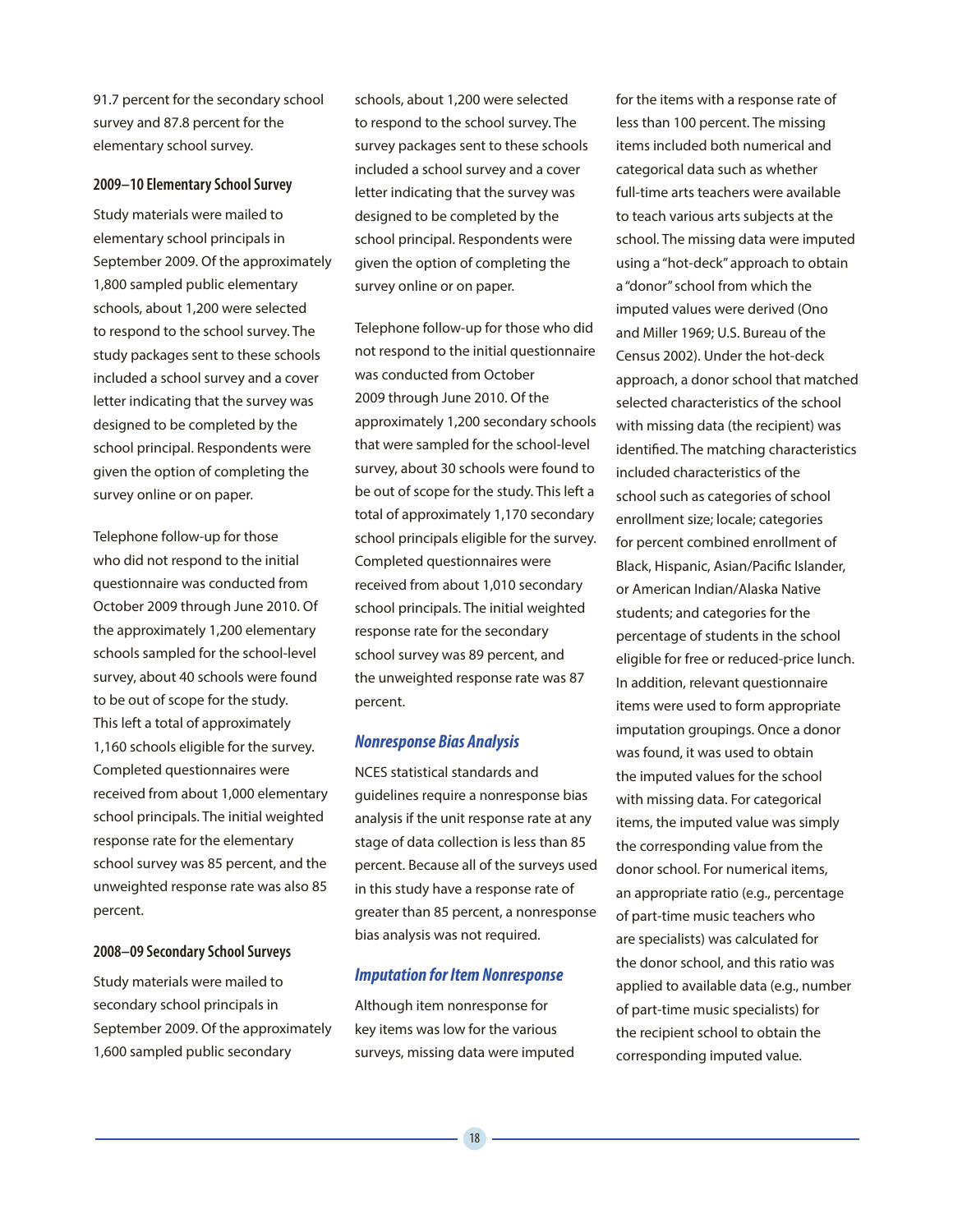#### *Data reliability*

Although the surveys on arts education in elementary and secondary schools were designed to account for sampling error and to minimize nonsampling error, estimates produced from the data collected are subject to both types of error. Sampling error occurs because the data are collected from a sample rather than a census of the population, and nonsampling errors are errors made during the collection and processing of the data.

#### *Sampling Errors*

The responses to the surveys were weighted to produce national estimates. The weights were designed to adjust for the variable probabilities of sample selection and differential nonresponse. The findings in this report are estimates based on the sample selected and, consequently, are subject to sampling variability. General sampling theory was used to estimate the sampling variability of the estimates and to test for statistically significant differences between estimates. The standard error is a measure of the variability of an estimate due to sampling. It indicates the variability of a sample estimate that would be obtained from all possible samples of a given design and size. Standard errors are used as a measure of the precision expected from a particular sample. If all possible samples were surveyed under similar conditions, intervals of 1.96 standard errors below to 1.96 standard errors above a particular statistic would include the true population parameter being estimated in about 95 percent

of the samples. This is a 95 percent confidence interval. For example, the estimated percent of elementary schools that offered music instruction is 94.1 percent, and the standard error is 0.9 percent. The 95 percent confidence interval for the statistic extends from [94.1 – (0.9 x 1.96)] to  $[94.1 + (0.9 \times 1.96)]$ , or from 92.3 to 95.9 percent. The 1.96 is the critical value for a statistical test at the .05 significance level (where .05 indicates the 5 percent of all possible samples that would be outside the range of the confidence interval).

Because the data from the FRSS school surveys were collected using a complex sampling design, the variances of the estimates from this survey (e.g., estimates of proportions) are typically different from what would be expected from data collected with a simple random sample. Not taking the complex sample design into account can lead to an underestimation of the standard errors associated with such estimates. To generate accurate standard errors for the estimates in this report, standard errors were computed using a technique known as jackknife replication. As with any replication method, jackknife replication involves constructing a number of subsamples (replicates) from the full sample and computing the statistic of interest for each replicate. The mean square error of the replicate estimates around the full sample estimate provides an estimate of the variance of the statistic. To construct the replications, 50 stratified subsamples of the full sample were created and then dropped one at a time to define 50 jackknife replicates.

All specific statements of comparisons made in this report have been tested for statistical significance at the .05 level using Student's *t* statistic to ensure that the differences are larger than those that might be expected due to sampling variation. Adjustments for multiple comparisons were not included. Student's *t* values were computed to test the difference between estimates with the following formula:

$$
t = \frac{E_1 - E_2}{\sqrt{\text{se}_1^2 + \text{se}_2^2}}
$$

where  $E_{_I}$  and  $E_{_2}$  are the estimates to be compared and  $s$ e<sub>1</sub> and  $s$ e<sub>2</sub> are their corresponding standard errors. Many of the variables examined are related to one another, and complex interactions and relationships have not been explored.

#### *Nonsampling Errors*

*Nonsampling error* is the term used to describe variations in the estimates that may be caused by population coverage limitations and data collection, processing, and reporting procedures. The sources of nonsampling errors are typically problems like unit and item nonresponse, differences in respondents' interpretations of the meaning of questions, response differences related to the particular time the survey was conducted, and mistakes made during data preparation. It is difficult to identify and estimate either the amount of nonsampling error or the bias caused by this error. To minimize the potential for nonsampling error, this study used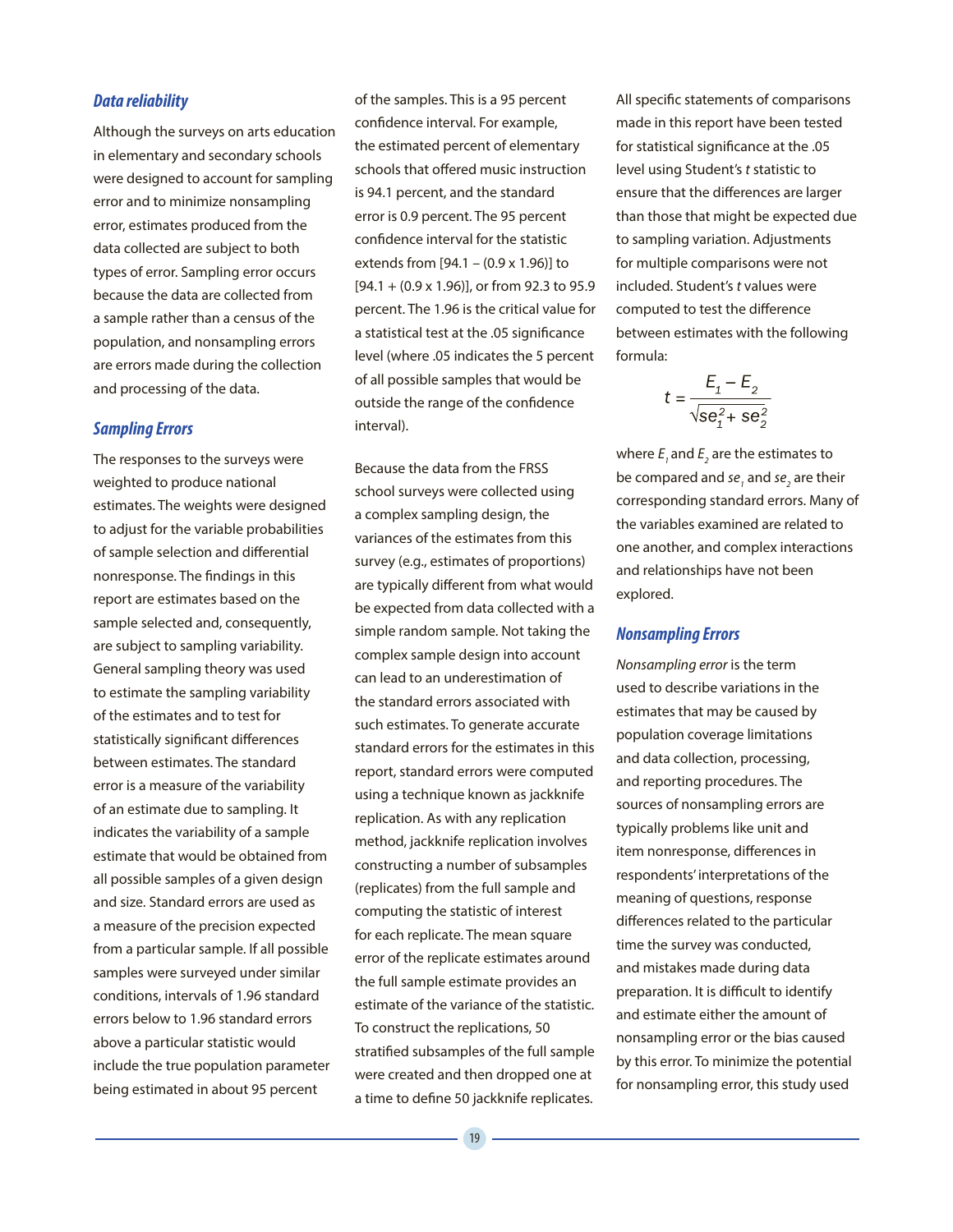a variety of procedures, including a pretest of the questionnaires with public elementary and secondary school principals and teachers. The pretest provided the opportunity to check for consistency of interpretation of questions and definitions and to eliminate ambiguous items. The questionnaires and instructions were also extensively reviewed by content experts in the arts education community. In addition, manual and machine editing of the questionnaire responses was conducted to check the data for accuracy and consistency. Cases with missing or inconsistent items were re-contacted by telephone to resolve problems. Data were keyed with 100 percent verification for surveys received by mail, fax, or telephone.

#### **REFERENCES**

- Heilig, J.V., Cole, H. and Aguilar, A. (2010). From Dewey to No Child Left Behind: The Evolution and Devolution of Public Arts Education. *Arts Education Policy Review, 111*(4): 136–145.
- McMurrer, J. (2008). *Instructional Time in Elementary School Subjects: A Closer Look at Changes for Specific Subjects.* Washington, DC: Center on Educational Policy.
- Parsad, B., and Spiegelman, M. (2012). *Arts Education in Public Elementary and Secondary Schools: 1999–2000 and 2009–10* (NCES 2012-014). National Center for Education Statistics, Institute of Education Sciences, U.S. Department of Education. Washington, DC.
- Ono, M., Miller, H.P. (1969). Income Nonresponses in the Current Population Survey. Proc. *American Statistical Association, Social Statistics Section.* pp. 277–288.
- Rabkin, N., and Hedberg, E.C. (2011). *Arts Education in America: What the Declines Mean for Arts Participation.* Chicago: NORC.
- Sabol, F.R. (2013). Seismic Shifts in the Education Landscape: What Do They Mean for Arts Education and Arts Education Policy? *Arts Education Policy Review, 114*(1): 33–45.
- U.S. Bureau of the Census. (2002). Technical report. Vol. 63. U.S. Government Printing Office.
- U.S. Government Accountability Office. (2009). *Access to Arts Education: Inclusion of Additional Questions in Education's Planned Research Would Help Explain Why Instruction Time Has Decreased for Some Students.* Washington, DC: Author.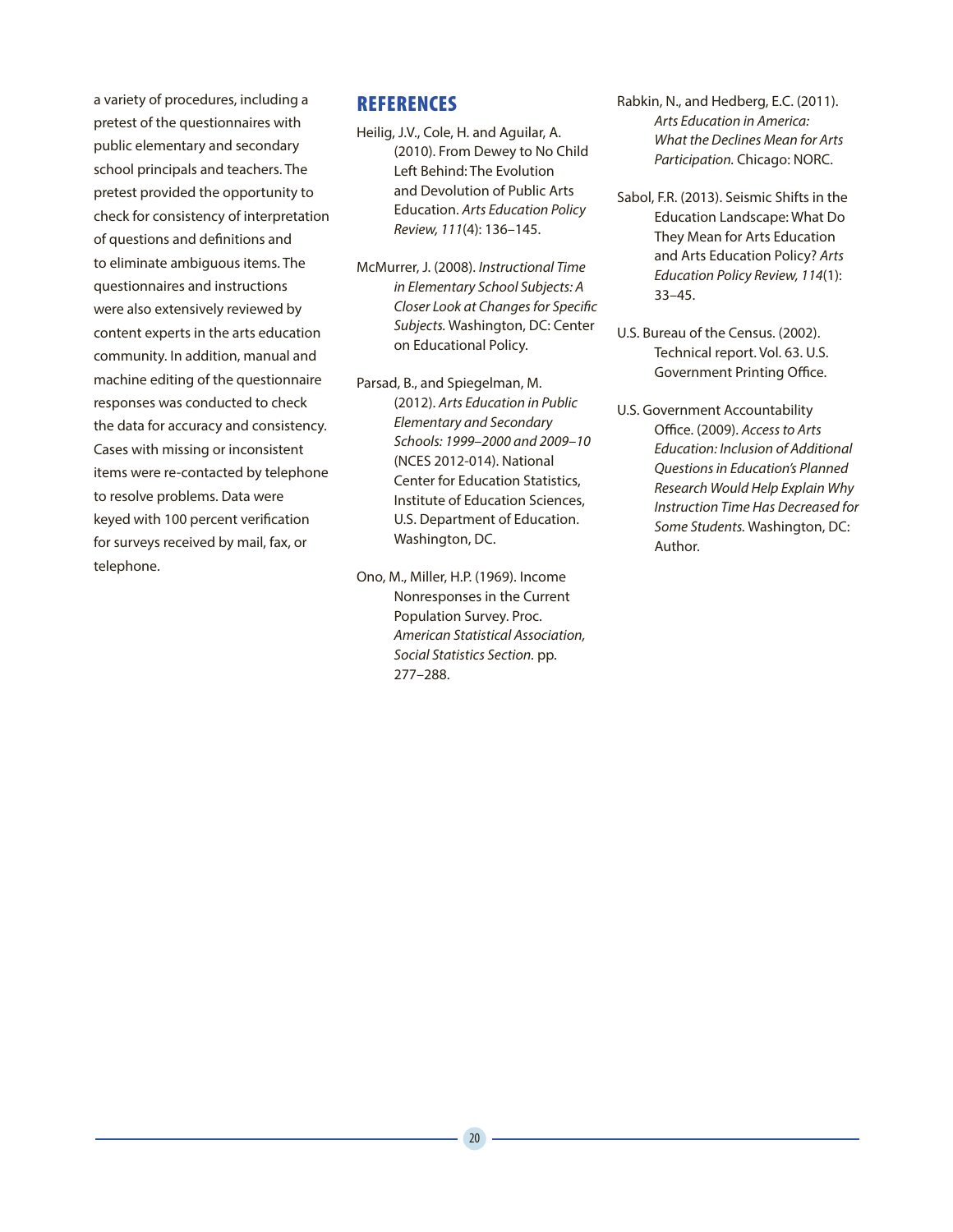#### APPENDIX A: DATA TABLES

**Table A-1. Percent of public elementary schools offering arts instruction reporting various instructors employed to teach visual arts or music, by subject, type of instructor, and selected school characteristics: School year 1999–2000**

|                                          | Visual arts <sup>1</sup> |             |           |                  | Music <sup>2</sup> |            |  |  |
|------------------------------------------|--------------------------|-------------|-----------|------------------|--------------------|------------|--|--|
|                                          | <b>Full-time</b>         | Part-time   |           | <b>Full-time</b> | Part-time          |            |  |  |
| <b>School characteristic</b>             | arts                     | arts        | Classroom | arts             | arts               | Classroom  |  |  |
|                                          | specialists              | specialists | teacher   | specialists      | specialists        | teacher    |  |  |
| All public elementary schools            | 54.9                     | 17.7        | 26.4      | 71.6             | 20.0               | 10.6       |  |  |
|                                          |                          |             |           |                  |                    |            |  |  |
| <b>School enrollment size</b>            |                          |             |           |                  |                    |            |  |  |
| Less than 300                            | 39.4                     | 24.4        | 33.9      | 55.0             | 29.9               | 11.8       |  |  |
| 300-499                                  | 56.8                     | 20.1        | 21.0      | 78.1             | 18.0               | 5.7!       |  |  |
| 500 or more                              | 63.9                     | 11.0        | 26.0      | 77.1             | 14.9               | 14.0       |  |  |
|                                          |                          |             |           |                  |                    |            |  |  |
| <b>Region</b>                            |                          |             |           |                  |                    |            |  |  |
| <b>Northeast</b>                         | 75.9                     | 21.2        | 7.2!      | 80.1             | 24.5               | 2.5!       |  |  |
| Southeast                                | 55.1                     | 24.7        | 19.0      | 70.0             | 21.4               | 6.8!       |  |  |
| Central                                  | 69.9                     | 17.6        | 14.0      | 84.7             | 15.7               | $\ddagger$ |  |  |
| West                                     | 25.5                     | 10.9        | 56.6      | 55.6             | 20.0               | 25.8       |  |  |
|                                          |                          |             |           |                  |                    |            |  |  |
| <b>Percent minority enrollment</b>       |                          |             |           |                  |                    |            |  |  |
| Less than 6 percent                      | 53.2                     | 24.5        | 22.9      | 70.7             | 20.7               | 8.4!       |  |  |
| 6-20 percent                             | 64.0                     | 15.8        | 20.5      | 80.0             | 18.8               | 10.8!      |  |  |
| 21-49 percent                            | 46.0                     | 16.9        | 31.9      | 73.4             | 18.1               | 11.5       |  |  |
| 50 percent or more                       | 55.4                     | 12.3        | 31.6      | 63.1             | 22.3               | 12.4       |  |  |
|                                          |                          |             |           |                  |                    |            |  |  |
| Percent of students eligible for free or |                          |             |           |                  |                    |            |  |  |
| reduced-price school lunch               |                          |             |           |                  |                    |            |  |  |
| 0-25 percent                             | 63.6                     | 18.7        | 19.0      | 75.4             | 22.1               | 7.7        |  |  |
| 26-50 percent                            | 51.1                     | 12.6        | 30.1      | 74.6             | 15.0               | 13.4       |  |  |
| 51-75 percent                            | 47.0                     | 21.9        | 36.4      | 57.9             | 24.0               | 14.8       |  |  |
| 76 percent or more                       | 44.2                     | 18.5!       | 37.7      | 61.9             | 22.6               | 17.6       |  |  |

! Interpret data with caution; the coefficient of variation is greater than or equal to 30 percent.

‡ Reporting standards not met. The coefficient of variation for this estimate is 50 percent or greater or the sample size is less than 3.

1 Based on the 87 percent of public elementary schools offering instruction specifically designed for visual arts in 1999–2000.

2 Based on the 94 percent of public elementary schools offering instruction specifically designed for music in 1999–2000.

NOTE: Percentages for the various types of instructors employed to teach an arts subject do not sum to 100 because schools could report more than one type of instructor for the subject. Arts specialists are education professionals with a teaching certificate in an arts discipline who provide separate instruction in that discipline.

SOURCE: U.S. Department of Education, National Center for Education Statistics, Fast Response Survey System (FRSS), "Elementary School Arts Education Survey," FRSS 67E, 1999–2000.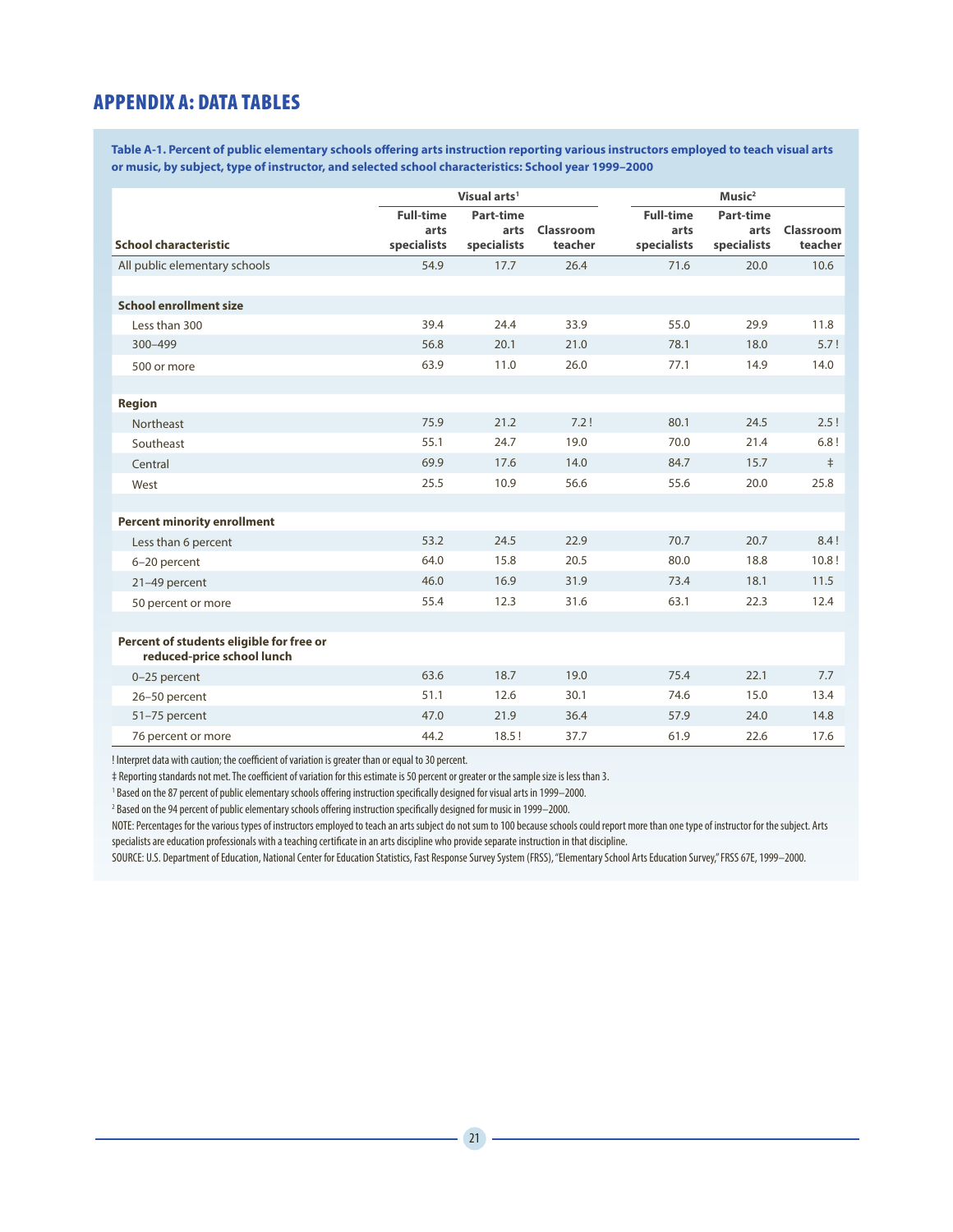**Table A-2. Percent of public elementary schools offering arts instruction reporting various instructors employed to teach visual arts or music, by subject, type of instructor, and selected school characteristics: School year 2009–10**

|                                          | Visual arts <sup>1</sup> |             |           |                  | $M$ usic <sup>2</sup> |           |
|------------------------------------------|--------------------------|-------------|-----------|------------------|-----------------------|-----------|
|                                          | <b>Full-time</b>         | Part-time   |           | <b>Full-time</b> | Part-time             |           |
| <b>School characteristic</b>             | arts                     | arts        | Classroom | arts             | arts                  | Classroom |
|                                          | specialists              | specialists | teacher   | specialists      | specialists           | teacher   |
| All public elementary schools            | 62.8                     | 24.2        | 20.9      | 70.8             | 26.3                  | 12.5      |
|                                          |                          |             |           |                  |                       |           |
| <b>School enrollment size</b>            |                          |             |           |                  |                       |           |
| Less than 300                            | 44.6                     | 35.9        | 28.3      | 55.6             | 34.3                  | 20.0      |
| $300 - 499$                              | 65.2                     | 24.5        | 16.5      | 71.8             | 27.5                  | 8.6       |
| 500 or more                              | 73.3                     | 15.6        | 20.1      | 80.2             | 19.7                  | 11.0      |
|                                          |                          |             |           |                  |                       |           |
| <b>Region</b>                            |                          |             |           |                  |                       |           |
| Northeast                                | 67.6                     | 33.2        | 6.3!      | 69.1             | 33.6                  | 4.1!      |
| Southeast                                | 74.6                     | 20.4        | 14.3      | 76.6             | 21.5                  | 10.3      |
| Central                                  | 71.8                     | 24.8        | 12.6      | 78.3             | 21.3                  | 9.0       |
| West                                     | 38.7                     | 19.3        | 48.1      | 59.9             | 30.0                  | 23.0      |
|                                          |                          |             |           |                  |                       |           |
| <b>Percent minority enrollment</b>       |                          |             |           |                  |                       |           |
| Less than 6 percent                      | 55.4                     | 36.0        | 18.8      | 65.3             | 30.5                  | 12.7      |
| 6-20 percent                             | 68.1                     | 25.6        | 11.0      | 77.5             | 24.2                  | 7.1       |
| 21-49 percent                            | 61.3                     | 18.1        | 26.4      | 68.3             | 25.6                  | 16.6      |
| 50 percent or more                       | 65.0                     | 20.2        | 25.3      | 71.4             | 25.7                  | 12.8      |
|                                          |                          |             |           |                  |                       |           |
| Percent of students eligible for free or |                          |             |           |                  |                       |           |
| reduced-price school lunch               |                          |             |           |                  |                       |           |
| 0-25 percent                             | 65.0                     | 28.5        | 15.5      | 74.6             | 32.8                  | 8.9       |
| 26-50 percent                            | 64.9                     | 24.2        | 16.7      | 73.8             | 22.7                  | 12.2      |
| 51-75 percent                            | 56.5                     | 24.5        | 25.6      | 68.1             | 27.9                  | 12.7      |
| 76 percent or more                       | 65.2                     | 19.6        | 25.7      | 67.1             | 21.8                  | 15.8      |

! Interpret data with caution; the coefficient of variation is greater than or equal to 30 percent.

1 Based on the 83 percent of public elementary schools offering instruction specifically designed for visual arts in 2009–10.

2 Based on the 94 percent of public elementary schools offering instruction specifically designed for music in 2009–10.

NOTE: Percentages for the various types of instructors employed to teach an arts subject do not sum to 100 because schools could report more than one type of instructor for the subject. Arts specialists are education professionals with a teaching certificate in an arts discipline who provide separate instruction in that discipline.

SOURCE: U.S. Department of Education, National Center for Education Statistics, Fast Response Survey System (FRSS), "Elementary School Arts Education Survey," FRSS 100, 2009–10.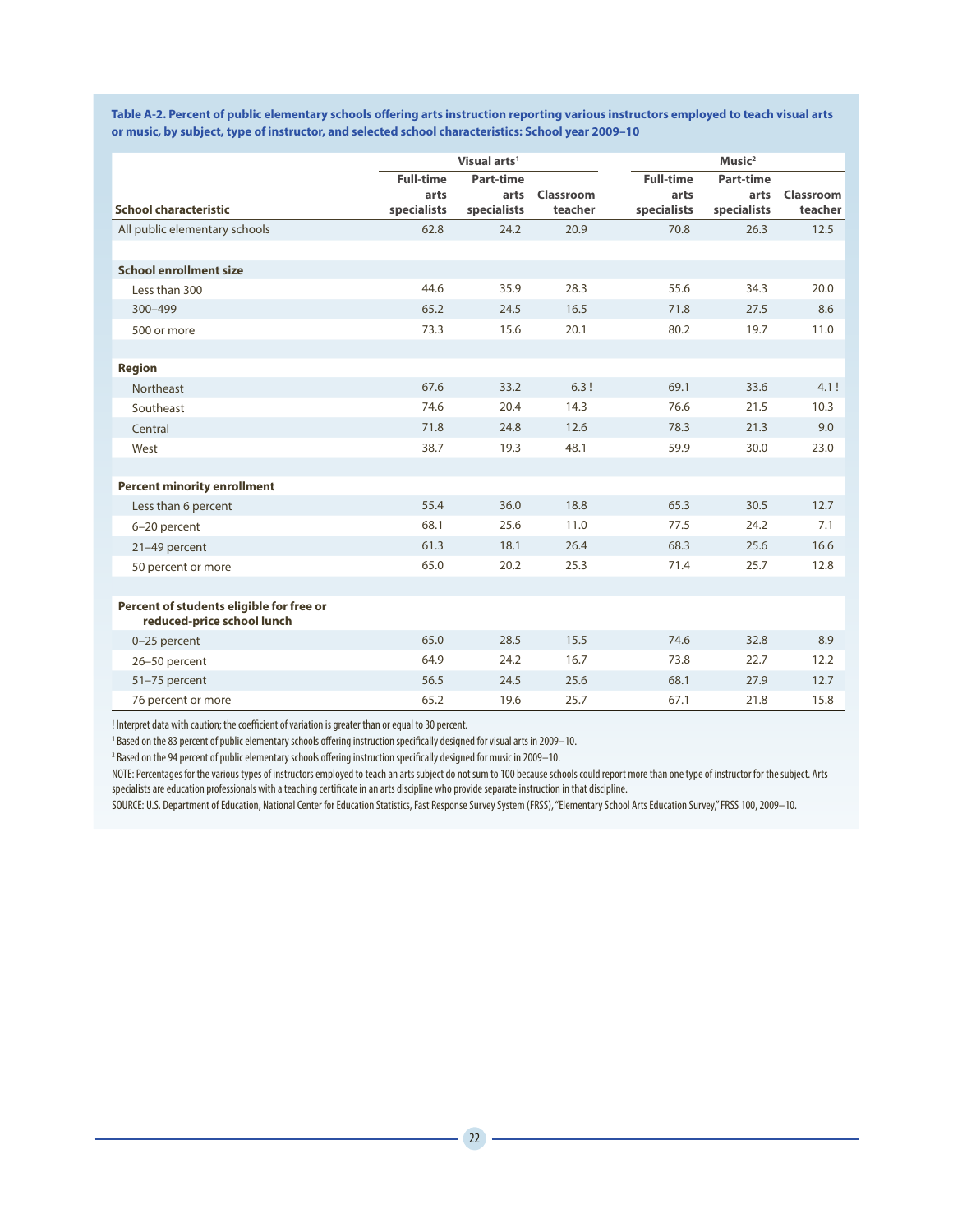**Table A-3. Percentage distribution of public secondary school teachers employed to teach visual arts or music, by subject and selected school characteristics: School year 1998–99**

|                                                                        |      | Visual arts <sup>1</sup>                     | Music <sup>2</sup> |                                              |  |
|------------------------------------------------------------------------|------|----------------------------------------------|--------------------|----------------------------------------------|--|
| <b>School characteristic</b>                                           |      | <b>Full-time teachers</b> Part-time teachers |                    | <b>Full-time teachers</b> Part-time teachers |  |
| All public secondary schools                                           | 85.3 | 14.7                                         | 75.8               | 24.2                                         |  |
|                                                                        |      |                                              |                    |                                              |  |
| <b>School enrollment size</b>                                          |      |                                              |                    |                                              |  |
| Less than 500                                                          | 79.8 | 20.2                                         | 72.7               | 27.3                                         |  |
| 500-999                                                                | 85.8 | 14.2                                         | 76.2               | 23.8                                         |  |
| 1,000 or more                                                          | 89.1 | 10.9                                         | 78.0               | 22.0                                         |  |
|                                                                        |      |                                              |                    |                                              |  |
| <b>Region</b>                                                          |      |                                              |                    |                                              |  |
| Northeast                                                              | 90.2 | 9.8                                          | 79.2               | 20.8                                         |  |
| Southeast                                                              | 88.6 | 11.4                                         | 78.5               | 21.5                                         |  |
| Central                                                                | 81.3 | 18.7                                         | 73.3               | 26.7                                         |  |
| West                                                                   | 84.0 | 16.0                                         | 74.2               | 25.8                                         |  |
|                                                                        |      |                                              |                    |                                              |  |
| Percent of students eligible for free or<br>reduced-price school lunch |      |                                              |                    |                                              |  |
| 0-25 percent                                                           | 85.1 | 14.9                                         | 75.0               | 25.0                                         |  |
| 26-50 percent                                                          | 86.8 | 13.2                                         | 79.3               | 20.7                                         |  |
| 51-75 percent                                                          | 80.9 | 19.1!                                        | 69.1               | 30.9                                         |  |
| 76 percent or more                                                     | 85.8 | $\ddagger$                                   | 74.2               | 25.8!                                        |  |
|                                                                        |      |                                              |                    |                                              |  |
| Art-specific requirement for graduation                                |      |                                              |                    |                                              |  |
| Yes                                                                    | 86.8 | 13.2                                         | 76.8               | 23.2                                         |  |
| <b>No</b>                                                              | 83.2 | 16.8                                         | 74.5               | 25.5                                         |  |

! Interpret data with caution; the coefficient of variation is greater than or equal to 30 percent.

‡ Reporting standards not met. The coefficient of variation for this estimate is 50 percent or greater or the sample size is less than 3.

<sup>1</sup> Based on the 93 percent of public secondary schools offering instruction specifically designed for visual arts in 1998–99.

2 Based on the 90 percent of public secondary schools offering instruction specifically designed for music in 1998–99.

NOTE: The 1999–2000 secondary school survey asked whether various arts subjects were taught in the previous school year.

SOURCE: U.S. Department of Education, National Center for Education Statistics, Fast Response Survey System (FRSS), "Secondary School Arts Education Survey," FRSS 67S, 1999–2000.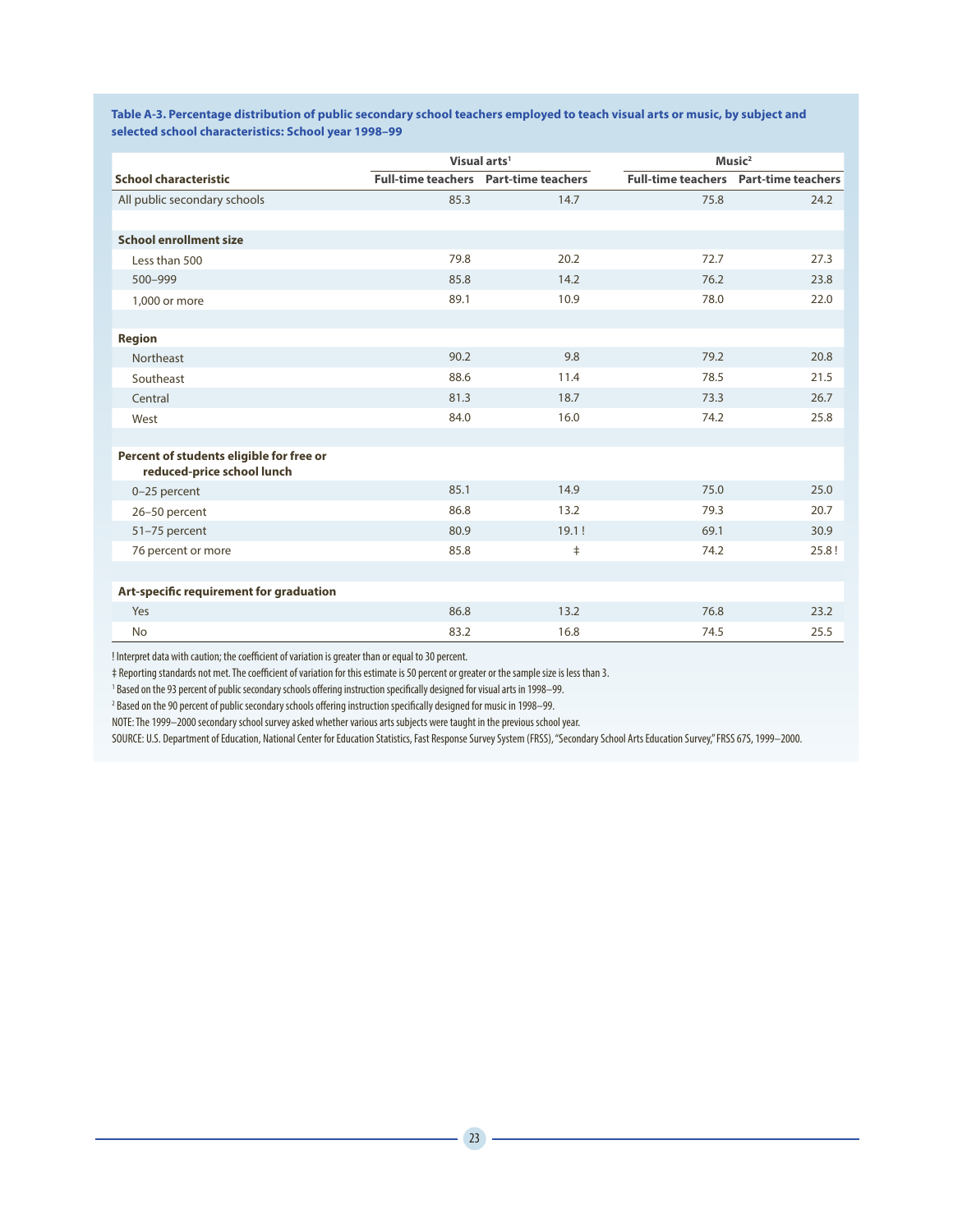|                                                                        |      | Visual arts <sup>1</sup>                     |      | Music <sup>2</sup>                           |
|------------------------------------------------------------------------|------|----------------------------------------------|------|----------------------------------------------|
| <b>School characteristic</b>                                           |      | <b>Full-time teachers</b> Part-time teachers |      | <b>Full-time teachers</b> Part-time teachers |
| All public secondary schools                                           | 91.3 | 8.7                                          | 83.9 | 16.1                                         |
|                                                                        |      |                                              |      |                                              |
| <b>School enrollment size</b>                                          |      |                                              |      |                                              |
| Less than 500                                                          | 86.9 | 13.1                                         | 83.3 | 16.7                                         |
| 500-999                                                                | 90.1 | 9.9                                          | 82.2 | 17.8                                         |
| 1,000 or more                                                          | 95.2 | 4.8                                          | 86.2 | 13.8                                         |
|                                                                        |      |                                              |      |                                              |
| <b>Region</b>                                                          |      |                                              |      |                                              |
| Northeast                                                              | 91.5 | 8.5                                          | 84.6 | 15.4                                         |
| Southeast                                                              | 91.9 | 8.1                                          | 84.0 | 16.0                                         |
| Central                                                                | 88.9 | 11.1                                         | 85.7 | 14.3                                         |
| West                                                                   | 93.1 | 6.9                                          | 81.5 | 18.5                                         |
|                                                                        |      |                                              |      |                                              |
| Percent of students eligible for free or<br>reduced-price school lunch |      |                                              |      |                                              |
| 0-25 percent                                                           | 90.1 | 9.9                                          | 83.2 | 16.8                                         |
| 26-50 percent                                                          | 92.1 | 7.9                                          | 83.8 | 16.2                                         |
| 51-75 percent                                                          | 90.5 | 9.5                                          | 84.8 | 15.2                                         |
| 76 percent or more                                                     | 95.1 | 4.9!                                         | 84.5 | 15.5                                         |
|                                                                        |      |                                              |      |                                              |
| Art-specific requirement for graduation                                |      |                                              |      |                                              |
| Yes                                                                    | 91.1 | 8.9                                          | 85.3 | 14.7                                         |
| <b>No</b>                                                              | 91.7 | 8.3                                          | 81.8 | 18.2                                         |

**Table A-4. Percentage distribution of public secondary school teachers employed to teach visual arts or music, by subject and selected school characteristics: School year 2008–09**

! Interpret data with caution; the coefficient of variation is greater than or equal to 30 percent.

1 Based on the 89 percent of public secondary schools offering instruction specifically designed for visual arts in 2008–09.

 $^2$  Based on the 91 percent of public secondary schools offering instruction specifically designed for music in 2008—09.

NOTE: The 2009–10 survey asked whether various arts subjects were taught in the previous school year.

SOURCE: U.S. Department of Education, National Center for Education Statistics, Fast Response Survey System (FRSS), "Secondary School Arts Education Survey," FRSS 101, 2009–10.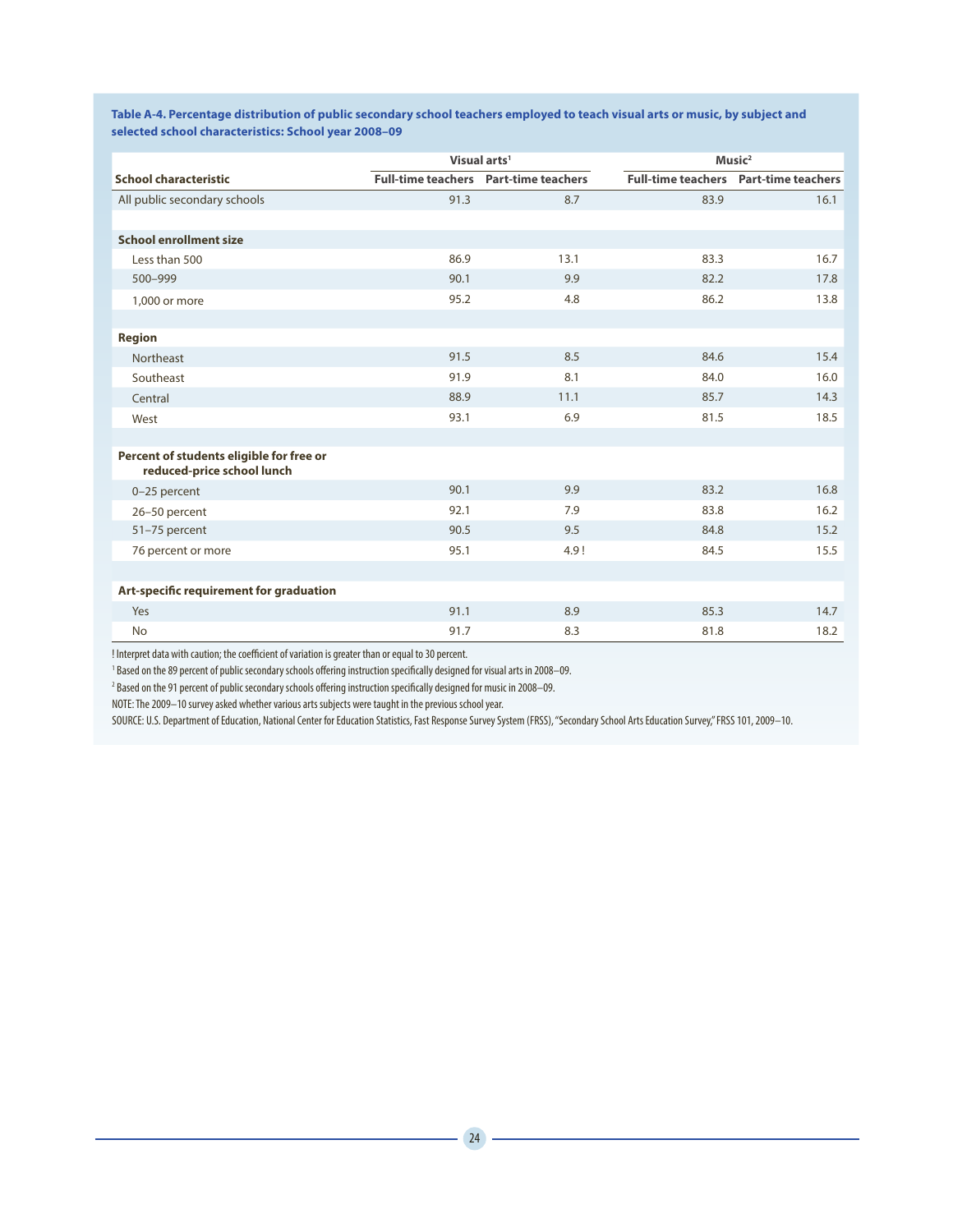#### APPENDIX B: STANDARD ERROR TABLES

**Table B-1. Standard errors for table A-1: Percent of public elementary schools offering arts instruction reporting various instructors employed to teach visual arts or music, by subject, type of instructor, and selected school characteristics: School year 1999–2000**

|                                          | <b>Visual arts</b> |             |           |                  | <b>Music</b>     |            |  |  |
|------------------------------------------|--------------------|-------------|-----------|------------------|------------------|------------|--|--|
|                                          | <b>Full-time</b>   | Part-time   |           | <b>Full-time</b> | <b>Part-time</b> |            |  |  |
|                                          | arts               | arts        | Classroom | arts             | arts             | Classroom  |  |  |
| <b>School characteristic</b>             | specialists        | specialists | teacher   | specialists      | specialists      | teacher    |  |  |
| All public elementary schools            | 2.19               | 1.83        | 1.87      | 2.13             | 2.00             | 1.36       |  |  |
|                                          |                    |             |           |                  |                  |            |  |  |
| <b>School enrollment size</b>            |                    |             |           |                  |                  |            |  |  |
| Less than 300                            | 5.60               | 4.93        | 5.59      | 5.51             | 5.08             | 3.49       |  |  |
| $300 - 499$                              | 3.44               | 2.93        | 2.69      | 3.28             | 3.15             | 1.74       |  |  |
| 500 or more                              | 2.27               | 1.68        | 2.07      | 2.51             | 2.41             | 1.50       |  |  |
|                                          |                    |             |           |                  |                  |            |  |  |
| <b>Region</b>                            |                    |             |           |                  |                  |            |  |  |
| Northeast                                | 4.44               | 3.67        | 2.63      | 4.88             | 4.73             | 1.23       |  |  |
| Southeast                                | 5.15               | 4.38        | 4.56      | 3.82             | 3.88             | 2.19       |  |  |
| Central                                  | 4.03               | 3.34        | 3.06      | 3.46             | 3.65             | $\ddagger$ |  |  |
| West                                     | 2.81               | 2.99        | 3.79      | 3.88             | 3.55             | 3.40       |  |  |
|                                          |                    |             |           |                  |                  |            |  |  |
| <b>Percent minority enrollment</b>       |                    |             |           |                  |                  |            |  |  |
| Less than 6 percent                      | 4.74               | 3.71        | 4.22      | 4.73             | 3.99             | 2.59       |  |  |
| 6-20 percent                             | 4.24               | 2.85        | 3.83      | 4.31             | 3.67             | 3.27       |  |  |
| 21-49 percent                            | 4.81               | 3.76        | 4.61      | 3.83             | 3.27             | 2.90       |  |  |
| 50 percent or more                       | 4.43               | 2.89        | 4.12      | 4.07             | 3.29             | 2.47       |  |  |
|                                          |                    |             |           |                  |                  |            |  |  |
| Percent of students eligible for free or |                    |             |           |                  |                  |            |  |  |
| reduced-price school lunch               |                    |             |           |                  |                  |            |  |  |
| 0-25 percent                             | 3.98               | 2.99        | 2.75      | 3.62             | 3.38             | 1.91       |  |  |
| 26-50 percent                            | 4.34               | 3.33        | 4.02      | 4.14             | 3.18             | 2.98       |  |  |
| 51-75 percent                            | 6.20               | 4.84        | 5.29      | 7.03             | 5.04             | 4.26       |  |  |
| 76 percent or more                       | 6.64               | 6.96        | 7.30      | 6.94             | 6.56             | 4.97       |  |  |

† Not applicable.

SOURCE: U.S. Department of Education, National Center for Education Statistics, Fast Response Survey System (FRSS), "Elementary School Arts Education Survey," FRSS 67E, 1999–2000.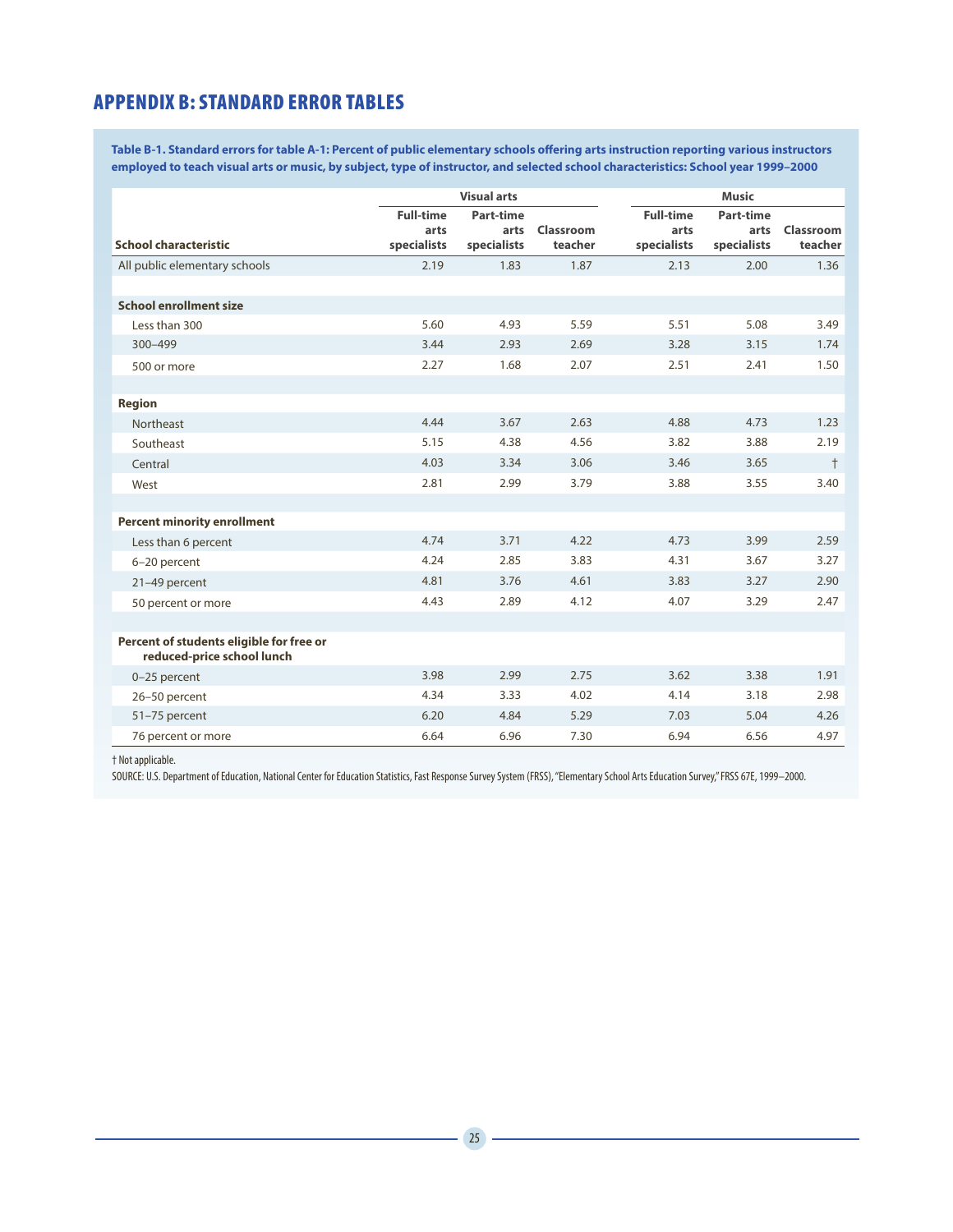**Table B-2. Standard errors for table A-2: Percent of public elementary schools offering arts instruction reporting various instructors employed to teach visual arts or music, by subject, type of instructor, and selected school characteristics: School year 2009–10**

|                                                                        | <b>Visual arts</b> |             |           |                  | <b>Music</b>     |           |
|------------------------------------------------------------------------|--------------------|-------------|-----------|------------------|------------------|-----------|
|                                                                        | <b>Full-time</b>   | Part-time   |           | <b>Full-time</b> | <b>Part-time</b> |           |
| <b>School characteristic</b>                                           | arts               | arts        | Classroom | arts             | arts             | Classroom |
|                                                                        | specialists        | specialists | teacher   | specialists      | specialists      | teacher   |
| All public elementary schools                                          | 2.14               | 1.56        | 1.67      | 1.52             | 1.44             | 1.21      |
|                                                                        |                    |             |           |                  |                  |           |
| <b>School enrollment size</b>                                          |                    |             |           |                  |                  |           |
| Less than 300                                                          | 3.45               | 3.35        | 4.31      | 3.43             | 3.05             | 3.15      |
| $300 - 499$                                                            | 2.93               | 2.40        | 2.27      | 2.66             | 2.59             | 1.64      |
| 500 or more                                                            | 2.44               | 1.77        | 2.19      | 1.75             | 1.51             | 1.70      |
|                                                                        |                    |             |           |                  |                  |           |
| <b>Region</b>                                                          |                    |             |           |                  |                  |           |
| Northeast                                                              | 4.01               | 4.05        | 2.38      | 3.77             | 4.13             | 1.50      |
| Southeast                                                              | 3.21               | 3.34        | 2.80      | 3.05             | 3.44             | 2.31      |
| Central                                                                | 3.34               | 3.03        | 2.28      | 3.02             | 3.03             | 2.19      |
| West                                                                   | 4.23               | 3.16        | 3.85      | 3.47             | 3.01             | 2.48      |
|                                                                        |                    |             |           |                  |                  |           |
| <b>Percent minority enrollment</b>                                     |                    |             |           |                  |                  |           |
| Less than 6 percent                                                    | 4.29               | 3.65        | 3.28      | 3.65             | 3.40             | 2.85      |
| 6-20 percent                                                           | 3.87               | 4.06        | 2.38      | 3.41             | 3.46             | 2.04      |
| 21-49 percent                                                          | 3.64               | 2.62        | 3.86      | 3.07             | 2.75             | 2.52      |
| 50 percent or more                                                     | 3.77               | 2.56        | 2.71      | 2.87             | 2.34             | 2.44      |
|                                                                        |                    |             |           |                  |                  |           |
| Percent of students eligible for free or<br>reduced-price school lunch |                    |             |           |                  |                  |           |
| 0-25 percent                                                           | 3.12               | 3.34        | 2.88      | 2.81             | 3.17             | 2.14      |
| 26-50 percent                                                          | 3.74               | 3.29        | 2.78      | 2.73             | 3.06             | 2.72      |
| 51-75 percent                                                          | 3.42               | 2.82        | 3.12      | 2.82             | 2.67             | 2.16      |
| 76 percent or more                                                     | 3.67               | 2.55        | 3.25      | 3.32             | 2.87             | 3.00      |

SOURCE: U.S. Department of Education, National Center for Education Statistics, Fast Response Survey System (FRSS), "Elementary School Arts Education Survey," FRSS 100, 2009–10.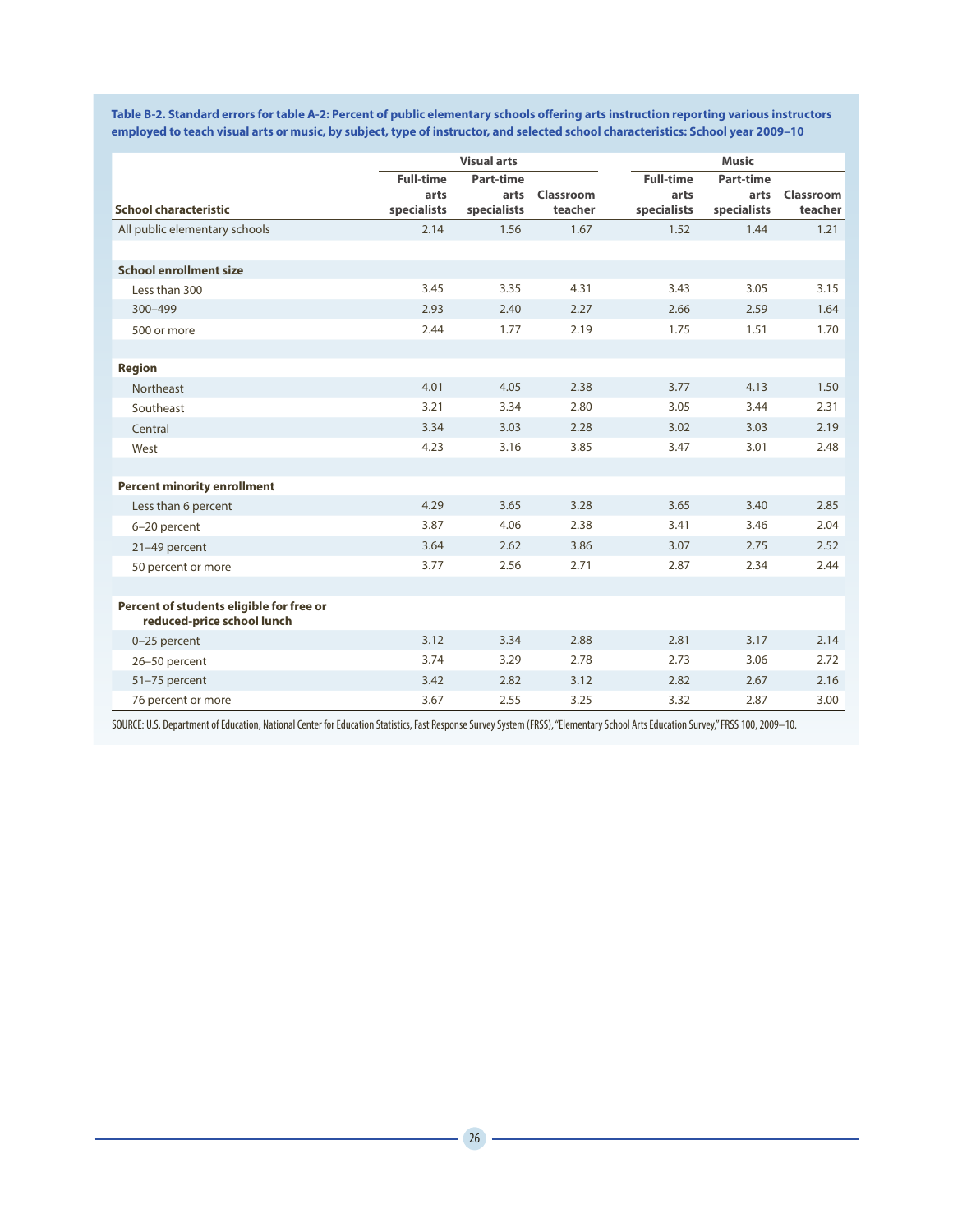|                                                                        |      | <b>Visual arts</b>                           | <b>Music</b> |                                              |  |
|------------------------------------------------------------------------|------|----------------------------------------------|--------------|----------------------------------------------|--|
| <b>School characteristic</b>                                           |      | <b>Full-time teachers</b> Part-time teachers |              | <b>Full-time teachers</b> Part-time teachers |  |
| All public secondary schools                                           | 1.31 | 1.31                                         | 1.22         | 1.22                                         |  |
|                                                                        |      |                                              |              |                                              |  |
| <b>School enrollment size</b>                                          |      |                                              |              |                                              |  |
| Less than 500                                                          | 2.83 | 2.83                                         | 3.01         | 3.01                                         |  |
| 500-999                                                                | 2.51 | 2.51                                         | 1.85         | 1.85                                         |  |
| 1,000 or more                                                          | 1.39 | 1.39                                         | 1.79         | 1.79                                         |  |
|                                                                        |      |                                              |              |                                              |  |
| <b>Region</b>                                                          |      |                                              |              |                                              |  |
| Northeast                                                              | 1.73 | 1.73                                         | 2.41         | 2.41                                         |  |
| Southeast                                                              | 2.27 | 2.27                                         | 2.52         | 2.52                                         |  |
| Central                                                                | 2.77 | 2.77                                         | 2.37         | 2.37                                         |  |
| West                                                                   | 2.52 | 2.52                                         | 2.65         | 2.65                                         |  |
|                                                                        |      |                                              |              |                                              |  |
| Percent of students eligible for free or<br>reduced-price school lunch |      |                                              |              |                                              |  |
| 0-25 percent                                                           | 1.97 | 1.97                                         | 1.65         | 1.65                                         |  |
| 26-50 percent                                                          | 2.19 | 2.19                                         | 2.22         | 2.22                                         |  |
| 51-75 percent                                                          | 7.80 | 7.80                                         | 6.49         | 6.49                                         |  |
| 76 percent or more                                                     | 9.36 | $\ddagger$                                   | 8.48         | 8.48                                         |  |
|                                                                        |      |                                              |              |                                              |  |
| Art-specific requirement for graduation                                |      |                                              |              |                                              |  |
| Yes                                                                    | 1.75 | 1.75                                         | 1.62         | 1.62                                         |  |
| <b>No</b>                                                              | 1.62 | 1.62                                         | 1.70         | 1.70                                         |  |

**Table B-3. Standard errors for table A-3: Percentage distribution of public secondary school teachers employed to teach visual arts or music, by subject and selected school characteristics: School year 1998–99**

† Not applicable.

SOURCE: U.S. Department of Education, National Center for Education Statistics, Fast Response Survey System (FRSS), "Secondary School Arts Education Survey," FRSS 67S, 1999–2000.